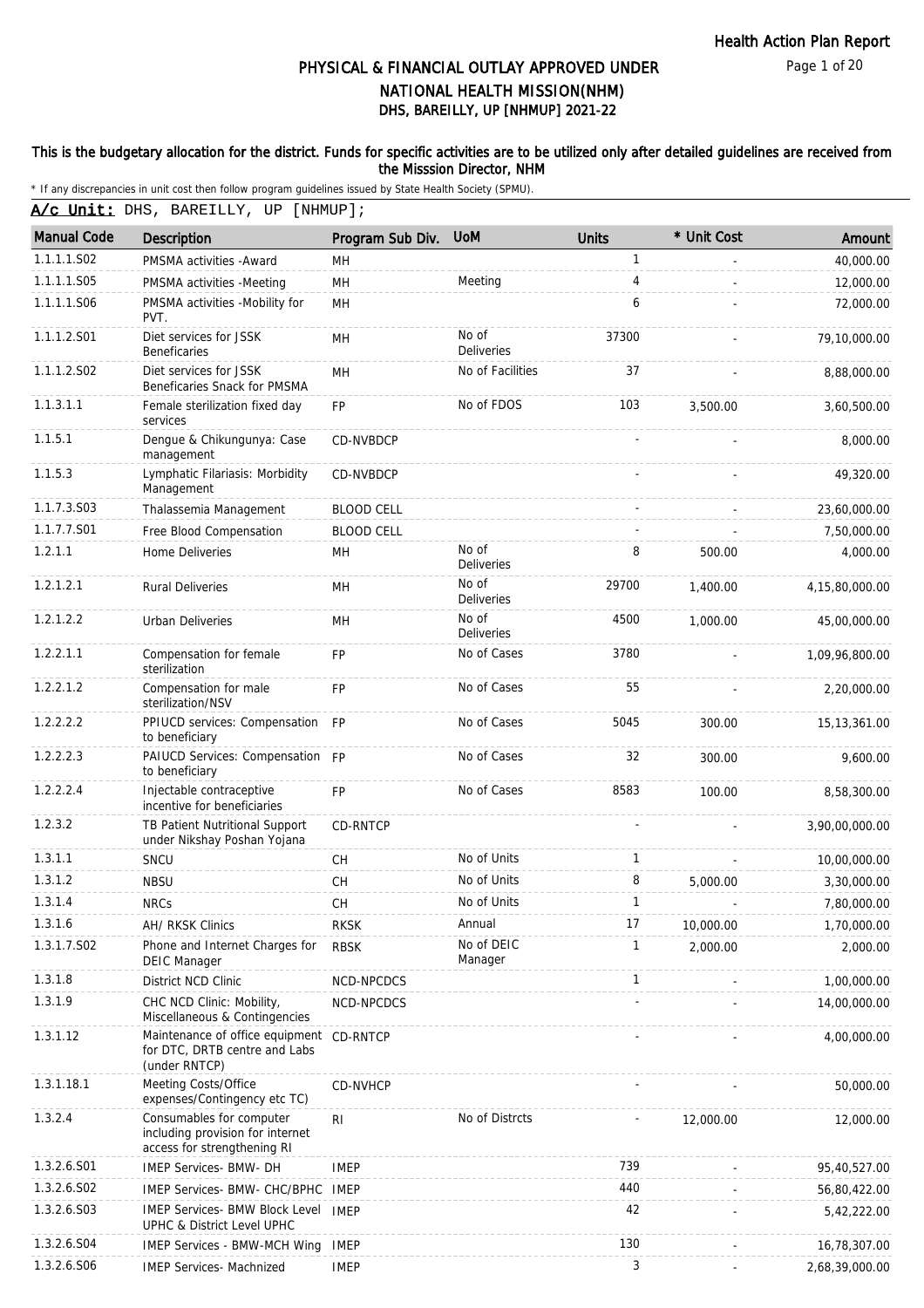#### This is the budgetary allocation for the district. Funds for specific activities are to be utilized only after detailed guidelines are received from the Misssion Director, NHM

| <b>Manual Code</b> | <b>Description</b>                                                                                                                                                                                           | Program Sub Div.  | <b>UoM</b>           | <b>Units</b> | * Unit Cost | Amount         |
|--------------------|--------------------------------------------------------------------------------------------------------------------------------------------------------------------------------------------------------------|-------------------|----------------------|--------------|-------------|----------------|
|                    | Cleaning - DH                                                                                                                                                                                                |                   |                      |              |             |                |
| 1.3.2.6.S07        | <b>IMEP Services- Machnized</b><br>Cleaning - MCH Wing (100 Bed)                                                                                                                                             | <b>IMEP</b>       |                      | $\mathbf{1}$ |             | 37,18,000.00   |
| 1.3.2.6.S09        | <b>IMEP Services- Mechanized</b><br>Laundry- District Level Hospital                                                                                                                                         | <b>IMEP</b>       |                      | 3            |             | 1,04,33,000.00 |
| 1.3.2.6.S10        | IMEP Services- Cleaning -<br>CHC/BPHC                                                                                                                                                                        | <b>IMEP</b>       | per bed per<br>month | 440          | 548.35      | 28,95,288.00   |
| 1.3.2.6.S11        | IMEP Services-Cleaning - MCH<br>Wing                                                                                                                                                                         | <b>IMEP</b>       | per bed per<br>month | 30           | 548.35      | 1,97,406.00    |
| 1.3.2.6.S17        | <b>IMEP Services- Mechanized</b><br>Laundry- MCH Wing (100 Bed)                                                                                                                                              | <b>IMEP</b>       |                      | 1            |             | 13,50,000.00   |
| 2.1.3.1            | Blood collection and Transport<br>Vans                                                                                                                                                                       | <b>BLOOD CELL</b> |                      |              |             | 3,48,333.00    |
| 2.2.1              | POL for Family Planning/ Others                                                                                                                                                                              | <b>FP</b>         | No of FDOS           | 103          | 1,000.00    | 1,03,000.00    |
| 2.2.2              | Mobility & Communication<br>support for AH counsellors &<br><b>RKSK Coordinators</b>                                                                                                                         | <b>RKSK</b>       |                      | 34           |             | 3,26,400.00    |
| 2.2.3              | Mobility support for RBSK Mobile RBSK<br>health team                                                                                                                                                         |                   | No of Vehicle        | 30           | 33,000.00   | 1,18,80,000.00 |
| 2.2.4              | Support for RBSK: CUG<br>connection per team and rental                                                                                                                                                      | <b>RBSK</b>       | No of Team           | 30           | 200.00      | 72,000.00      |
| 2.2.11             | Any Other                                                                                                                                                                                                    |                   |                      |              |             | 1,62,000.00    |
| 2.3.1.1.2          | Monthly Village Health and<br><b>Nutrition Days</b>                                                                                                                                                          | RI                | No of Session        | 9564         | 100.00      | 9,56,400.00    |
| 2.3.1.5            | Organizing Adolescent Health<br>day                                                                                                                                                                          | <b>RKSK</b>       | AHD                  | 408          | 2,500.00    | 10,20,000.00   |
| 2.3.1.6            | Organising Adolescent Friendly<br>Club meetings at subcentre<br>Level                                                                                                                                        | <b>RKSK</b>       | <b>AFC Meeting</b>   | 816          | 250.00      | 2,04,000.00    |
| 2.3.1.9            | Focus on slum & underserved<br>areas in urban areas/alternative<br>vaccinator for slums                                                                                                                      | R <sub>1</sub>    | No of<br>Vaccinators | 96           | 2,100.00    | 2,01,600.00    |
| 2.3.1.10           | Mobility support for mobile<br>health team/ TA/DA to<br>vaccinators                                                                                                                                          | R <sub>1</sub>    | No of Vehicle        | 3            | 3,96,000.00 | 11,88,000.00   |
| 2.3.1.11           | Outreach for demand<br>generation, testing and<br>treatment of Viral Hepatitis<br>through Mobile Medical<br>Units/NGOs/CBOs/etc                                                                              | CD-NVHCP          |                      |              |             | 20,000.00      |
| 2.3.2.3            | DMHP: Targeted interventions at NCD-NMHP<br>community level Activities &<br>interventions targeted at<br>schools, colleges, workplaces,<br>out of school adolescents, urban<br>slums and suicide prevention. |                   |                      | 1            |             | 6,00,000.00    |
| 2.3.2.4            | Recurring grant for collection of<br>eye balls by eye banks and eye<br>donation centres                                                                                                                      | NCD-NPCB          |                      |              |             | 2,00,000.00    |
| 2.3.3.2            | Screening and free spectacles to<br>school children                                                                                                                                                          | NCD-NPCB          | No of Cases          |              |             | 15,65,900.00   |
| 2.3.3.3            | Screening and free spectacles<br>for near work to Old Person                                                                                                                                                 | NCD-NPCB          | No of Cases          |              |             | 7,82,950.00    |
| 2.3.3.4.1          | Coverage of Public School and<br>Private school                                                                                                                                                              | NCD-NTCP          |                      | $\mathbf{1}$ |             | 4,99,660.00    |
| 2.3.3.4.5          | Sensitization campaign for<br>college students                                                                                                                                                               | NCD-NTCP          |                      | $\mathbf{1}$ |             | 2,00,000.00    |
| 3.1.1.3.2.S01      | ASHA/AWW/Volunteer Incentive<br>for detection of leprosy                                                                                                                                                     | CD-NLEP           |                      |              |             | 1,00,500.00    |
| 3.1.1.3.2.S02      | <b>ASHA Incentive for PB</b><br>(Treatment completion)                                                                                                                                                       | CD-NLEP           |                      |              |             | 67,200.00      |
| 3.1.1.3.2.S03      | ASHA Incentive for MB                                                                                                                                                                                        | CD-NLEP           |                      |              |             | 96,480.00      |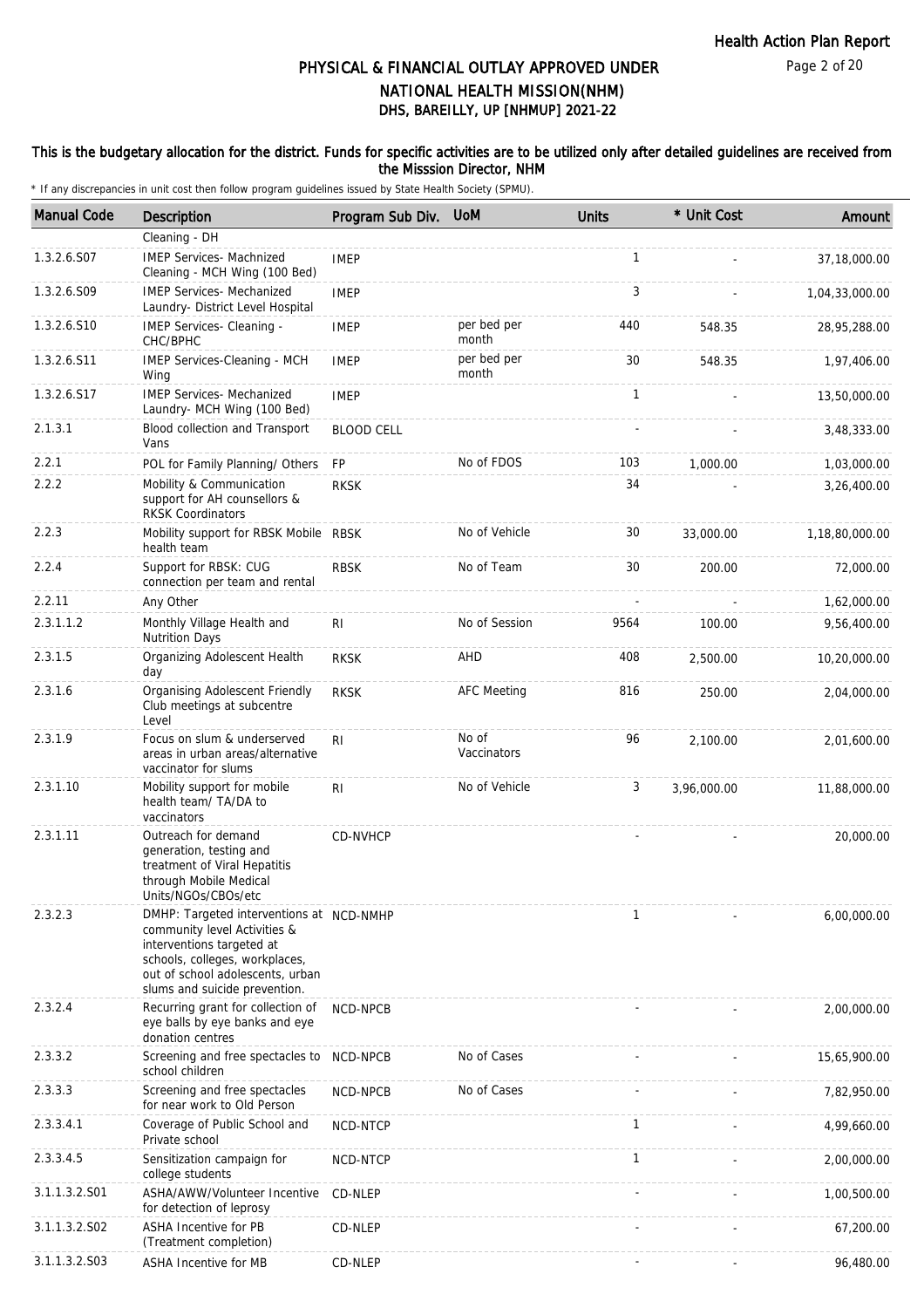Page 3 of 20

## DHS, BAREILLY, UP [NHMUP] 2021-22 PHYSICAL & FINANCIAL OUTLAY APPROVED UNDER NATIONAL HEALTH MISSION(NHM)

#### This is the budgetary allocation for the district. Funds for specific activities are to be utilized only after detailed guidelines are received from the Misssion Director, NHM

| <b>Manual Code</b> | Description                                                                                                          | Program Sub Div. | <b>UoM</b>                               | <b>Units</b> | * Unit Cost | Amount         |
|--------------------|----------------------------------------------------------------------------------------------------------------------|------------------|------------------------------------------|--------------|-------------|----------------|
|                    | (Treatment completion)                                                                                               |                  |                                          |              |             |                |
| 3.1.1.3.3          | Any Other ASHS Incentives<br>(ASHA Involvement under NLEP<br>- Sensitisation)                                        | CD-NLEP          |                                          |              |             | 57,600.00      |
| 3.1.1.3.A.S01      | ASHA Incentive/ Honorarium for<br>Malaria and LLIN Distribution                                                      | CD-NVBDCP        |                                          |              |             | 9,00,000.00    |
| 3.1.1.3.A.S02      | ASHA Incentive for Dengue and<br>Chikungunya                                                                         | CD-NVBDCP        |                                          |              |             | 30,60,000.00   |
| 3.1.1.3.A.S05      | Honorarium for Drug Distribution CD-NVBDCP<br>including ASHAs and supervisors<br>involved in MDA                     |                  |                                          |              |             | 1,20,63,960.00 |
| 3.1.1.2            | ASHA Incentive under NIDDCP                                                                                          | NCD-NIDDCP       | No of ASHA                               |              |             | 2,29,500.00    |
| 3.1.1.4.A.1.S01    | ASHA Incentive Filling of CBAC<br>forms and familly folder of<br>patients with confirm NCD cases                     | CP               | No. of<br><b>Beneficiaries</b>           |              | 10.00       | 49,21,000.00   |
| 3.1.1.1.4.S09.A    | ASHA incentive for HRP<br>identification and follow up                                                               | MH               | No of HRP                                | 1500         | 300.00      | 4,50,000.00    |
| 3.1.1.1.1.S01      | JSY Incentive to ASHA                                                                                                | MH               | No of<br><b>Deliveries</b>               | 27900        |             | 1,67,40,000.00 |
| 3.1.1.1.1.S03      | National Iron Plus Incentive for<br>mobilizing children and/or<br>ensuring compliance and<br>reporting (6-59 months) | <b>CH</b>        | No of ASHA                               | 3181         | 50.00       | 9,54,300.00    |
| 3.1.1.1.2.S01      | ASHA incentive under MAA<br>programme @ Rs 100 per ASHA<br>for quarterly mother's meeting                            | CH               | No of ASHA                               | 3181         | 100.00      | 12,72,400.00   |
| 3.1.1.1.2.S02      | Incentive for Home Based<br>Newborn Care programme                                                                   | <b>CH</b>        | No. of Child                             | 80040        | 250.00      | 2,00,10,000.00 |
| 3.1.1.1.2.S04      | Incentive for referral of SAM<br>cases to NRC and for follow up<br>of discharge SAM children from<br><b>NRCs</b>     | <b>CH</b>        | No.of SAM<br>Child referal &<br>followup | $\mathbf{1}$ | 150.00      | 28,800.00      |
| 3.1.1.1.2.S05      | Incentive for National<br>Deworming Day for mobilising<br>out of school children                                     | <b>RKSK</b>      | ASHA                                     | 3231         | 100.00      | 3,23,100.00    |
| 3.1.1.1.2.S06      | Incentive for IDCF for<br>prophylactic distribution of ORS<br>to family with under-five<br>children.                 | <b>CH</b>        | No of ASHA                               | 3181         | 100.00      | 3,18,100.00    |
| 3.1.1.1.2.S07      | Incentive to ASHA for Quaterly<br>Visit Under HBYC                                                                   | СH               | No of Children                           | 44320        | 50.00       | 1,10,80,000.00 |
| 3.1.1.1.3.S01      | ASHA Incentive under<br>Immunzation                                                                                  | RI               | No of Children                           | 105694       | 225.00      | 2,37,81,240.00 |
| 3.1.1.1.4.S08      | ASHA incentive for injectable<br>contraceptive (Antara)                                                              | FP               | No of Cases                              | 6602         | 100.00      | 6,60,200.00    |
| 3.1.1.1.4.S09.B    | Reimbursement of travel<br>expenses for accompanying a<br>women to facility for medical<br>abortion                  | <b>FP</b>        | No of Cases                              | 200          | 225.00      | 45,000.00      |
| 3.1.1.1.4.S09.C    | Reimbursement of travel<br>expenses for accompanying a<br>women to facility for surgical<br>abortion (MVA/EVA)       | <b>FP</b>        | No of Cases                              | 240          | 150.00      | 36,000.00      |
| 3.1.1.1.4.S01      | <b>ASHA Incentives under Saas</b><br>Bahu Sammellan                                                                  | <b>FP</b>        | No of Events                             | 2619         | 100.00      | 2,61,900.00    |
| 3.1.1.1.4.S02      | ASHA Incentives under Nayi Pehl FP<br>Kit                                                                            |                  | No of Kits                               | 12724        | 100.00      | 12,72,400.00   |
| 3.1.1.1.4.S04      | ASHA PPIUCD incentive for<br>accompanying the client for<br>PPIUCD insertion                                         | FP               | No of Cases                              | 6733         | 150.00      | 10,09,961.00   |
| 3.1.1.1.4.S05      | ASHA PAIUCD incentive for<br>accompanying the client for<br>PAIUCD insertion                                         | <b>FP</b>        | No. of cases                             | 32           | 150.00      | 4,800.00       |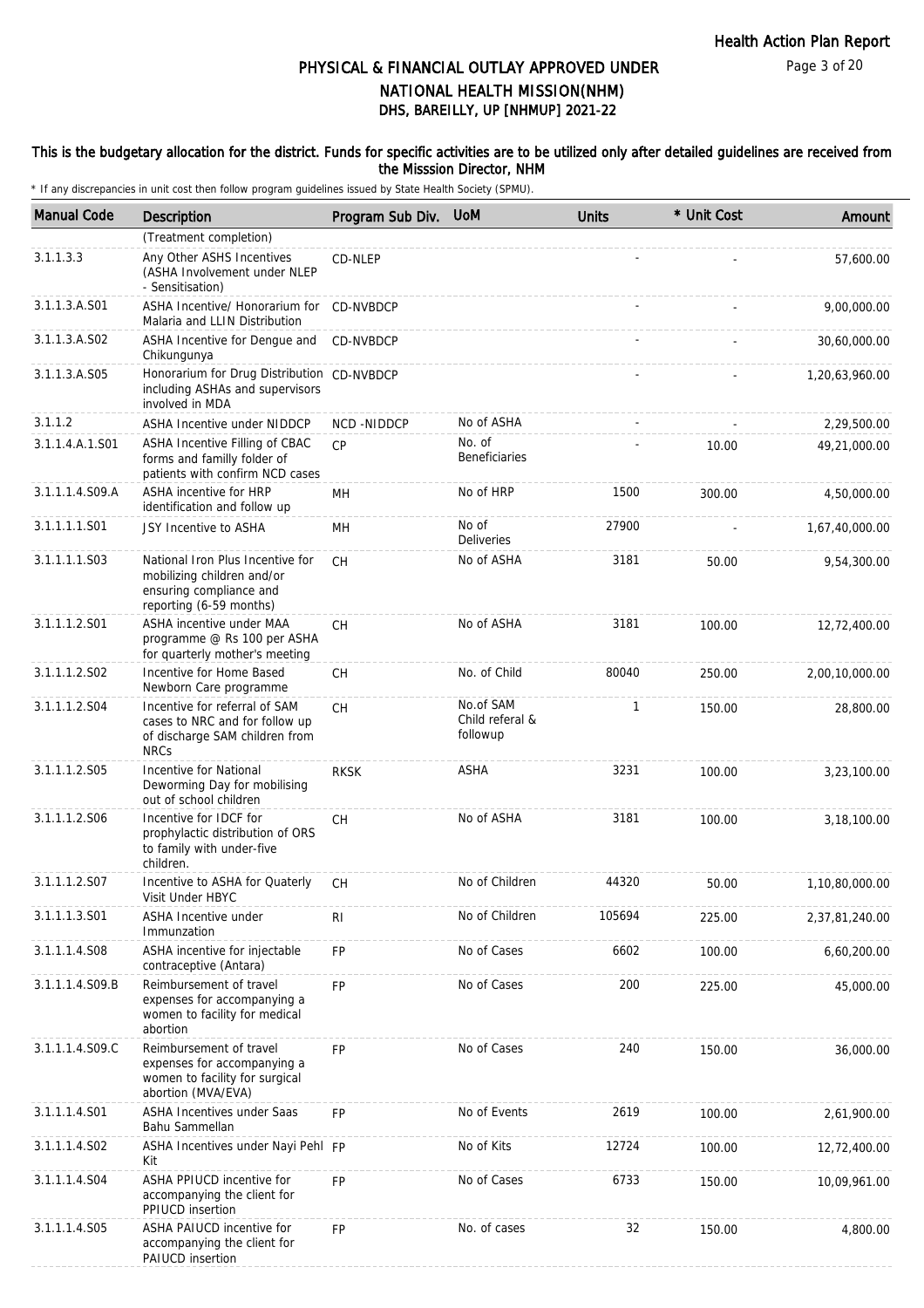#### This is the budgetary allocation for the district. Funds for specific activities are to be utilized only after detailed guidelines are received from the Misssion Director, NHM

| <b>Manual Code</b> | Description                                                                                                                | Program Sub Div. | <b>UOM</b>                             | <b>Units</b> | * Unit Cost | Amount         |
|--------------------|----------------------------------------------------------------------------------------------------------------------------|------------------|----------------------------------------|--------------|-------------|----------------|
| 3.1.1.1.4.S06.A    | ASHA incentive under ESB<br>scheme for promoting spacing of<br>births between 02 children                                  | <b>FP</b>        | No. of cases                           | 1755         | 500.00      | 8,77,500.00    |
| 3.1.1.1.4.S06.B    | ASHA incentive under ESB<br>scheme for promoting spacing of<br>02 years after marriage                                     | <b>FP</b>        | No. of cases                           | 1728         |             | 8,64,000.00    |
| 3.1.1.1.4.S07      | ASHA incentive under ESB<br>scheme for promoting Adoption<br>of Limiting Method upto Two<br>Children                       | <b>FP</b>        | No of Cases                            | 622          | 1,000.00    | 6,22,000.00    |
| 3.1.1.1.5.S02      | Incentive for mobilizing<br>adolescents and community for<br>AHD                                                           | <b>RKSK</b>      | ASHA                                   | 566          | 200.00      | 4,53,000.00    |
| 3.1.1.5            | ASHA incentives for routine<br>activities                                                                                  | <b>CP</b>        | No. of Rural &<br>Rurban ASHA          |              | 2,000.00    | 7,62,24,000.00 |
| 3.1.1.6.S01        | Incentive to ASHA Facilitator for<br>CBAC, HRP and SAM Tracking                                                            | CP               | No of AF                               |              | 1,700.00    | 29,37,600.00   |
| 3.1.1.6.S02        | Incentive to ASHA for Health<br>Promotion Day                                                                              | <b>CP</b>        | No. of Rural &<br>Rurban ASHA          |              | 200.00      | 76,22,400.00   |
| 3.1.1.6.S03        | Incentive to ASHA under PMMVY                                                                                              | CP               | No. of<br><b>Beneficiaries</b>         |              | 100.00      | 23,04,400.00   |
| 3.1.1.6.S04        | ASHA Beema- Pradhan Mantri<br>Jeevan Jyoti & Suraksh Bima<br>Yojna                                                         | <b>CP</b>        |                                        |              |             | 11,71,134.00   |
| 3.1.1.6.S05        | Mother Group Meeting                                                                                                       | <b>CP</b>        | No. of Rural &<br>Rurban ASHA          |              |             | 92,17,600.00   |
| 3.1.3.1.1.S01      | Asha/ Asha Sangni Uniform                                                                                                  | <b>CP</b>        | No. of<br>Rural, Rurban<br>ASHA & AF   |              | 600.00      | 20,61,600.00   |
| 3.1.3.1.1.S02      | Asha/ Asha Sangni Umbrella                                                                                                 | <b>CP</b>        | No. of<br>Rural, Rurban<br>ASHA & AF   |              | 200.00      | 6,87,200.00    |
| 3.1.3.1.3          | Awards to ASHA's/Link workers                                                                                              | <b>CP</b>        | No. of<br>Rural, Urban<br>,Rurban ASHA |              | 300.00      | 11, 12, 400.00 |
| 3.1.3.1.6          | Supervision costs by ASHA<br>facilitators (Shangni) (12<br>months)                                                         | <b>CP</b>        | No of AF                               |              | 7,200.00    | 1,24,41,600.00 |
| 3.1.1.1.3.S02.A    | Mobilization of children through<br>ASHA or other mobilizers                                                               | RI.              | No of Session                          | 43608        | 150.00      | 65,41,200.00   |
| 3.1.2.10.S03       | Incentive to ASHA Cluster<br>Meeting                                                                                       | <b>CP</b>        |                                        |              |             | 43,66,100.00   |
| 3.2.3.1.1          | <b>Treatment Supporter</b><br>Honorarium (Rs 1000)                                                                         | CD-RNTCP         |                                        |              |             | 67,50,000.00   |
| 3.2.3.1.2          | <b>Treatment Supporter</b><br>Honorarium (Rs 5000)                                                                         | CD-RNTCP         |                                        |              |             | 6,21,000.00    |
| 3.2.3.1.3          | Incentive for informant (Rs 500)                                                                                           | CD-RNTCP         |                                        |              |             | 8,91,000.00    |
| 3.2.3.1.4.S01      | <b>State/District TB Forums</b>                                                                                            | CD-RNTCP         |                                        |              |             | 5,000.00       |
| 3.2.3.1.4.S02      | <b>Community Engagement</b><br>activities /Incentive for<br>community<br>volunteers/supervisors /LT etc<br>undertaking ACF | CD-RNTCP         |                                        |              |             | 36,45,000.00   |
| 3.2.1.1.S02        | Other activities under Mission<br>Parivar Vikas: Demand<br>Generation (Saas Bahu<br>Sammellan)                             | FP               | No of Events                           | 2619         | 1,500.00    | 39,28,500.00   |
| 3.2.1.2            | Incentives for Peer Educators                                                                                              | <b>RKSK</b>      | Peer Educator                          | 2264         | 50.00       | 13,58,400.00   |
| 3.2.2.1.1.S01      | Operational cost for Spray<br>Wages                                                                                        | CD-NVBDCP        |                                        |              |             | 37,24,311.00   |
| 3.3.2              | Orientation Workshops,<br>Trainings and capacity building<br>of PRI for RKS at District Health                             | CP               |                                        |              |             | 20,49,900.00   |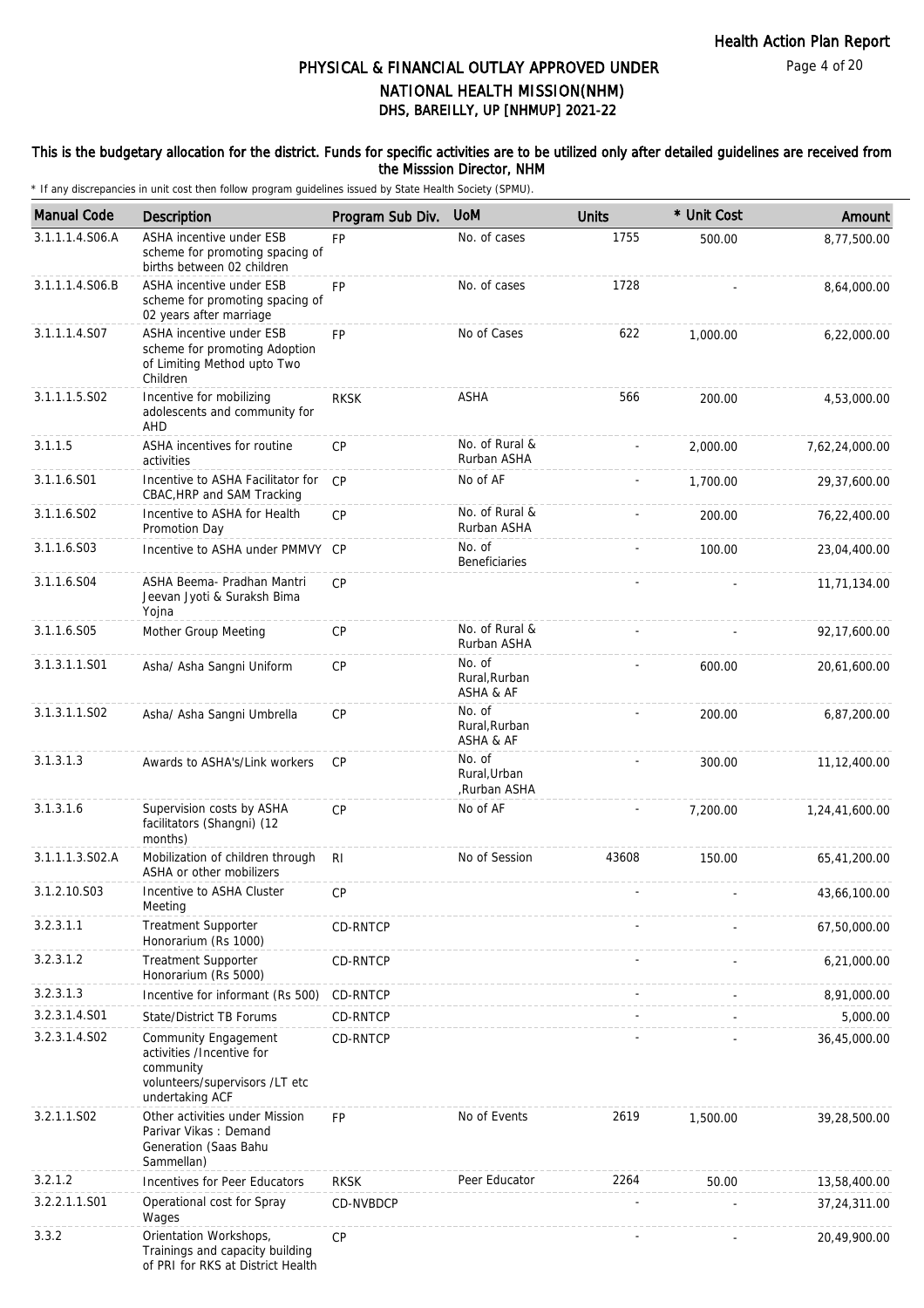#### This is the budgetary allocation for the district. Funds for specific activities are to be utilized only after detailed guidelines are received from the Misssion Director, NHM

| <b>Manual Code</b> | Description                                                                                                                       | Program Sub Div.  | <b>UoM</b>                        | <b>Units</b> | * Unit Cost | Amount         |
|--------------------|-----------------------------------------------------------------------------------------------------------------------------------|-------------------|-----------------------------------|--------------|-------------|----------------|
|                    | Societies, CHC and PHC                                                                                                            |                   |                                   |              |             |                |
| 3.3.3.2            | Training of PRI's<br>representatives/ Police<br>personnel/ Teachers/ Transport<br>personnel/ NGO personnel/<br>other stakeholders | NCD-NTCP          |                                   | $\mathbf{1}$ |             | 30,000.00      |
| 3.3.3.3            | Training of PRI under National<br>Program for Climate Change and<br>Human Health (NPCCHH)                                         | NCD-NPCCHH        |                                   | $\mathbf{1}$ |             | 70,000.00      |
| 3.3.4.S01          | <b>AAA Platform</b>                                                                                                               | CP                | No. of Rural &<br>Rurban ASHA     |              | 75.00       | 46,58,400.00   |
| 4.1.1              | <b>District Hospitals</b>                                                                                                         | <b>CP</b>         | No. of DH                         | 3            | 5,00,000.00 | 15,00,000.00   |
| 4.1.3              | <b>Community Health Centers</b>                                                                                                   | <b>CP</b>         | No of CHC                         | 16           | 2,50,000.00 | 40,00,000.00   |
| 4.1.4              | Primary Health Centers                                                                                                            | <b>CP</b>         | No of PHC                         | 50           | 87,500.00   | 43,75,000.00   |
| 4.1.5              | Sub Centers                                                                                                                       | <b>CP</b>         | No. of Sub<br>Centre              |              | 10,000.00   | 39,80,000.00   |
| 4.1.6              | Village Health Sanitation &<br><b>Nutrition Committee</b>                                                                         | <b>CP</b>         | No. of VHSNC                      |              | 10,000.00   | 1,53,80,000.00 |
| 4.1.7.S01          | H&WC Additional Untied Grant-<br><b>SC</b>                                                                                        | <b>CP</b>         | No. of HWC-<br><b>SC</b>          |              | 30,000.00   | 70,50,000.00   |
| 4.1.7.S02          | H&WC Additional Untied Grant-<br>PHC                                                                                              | CP                | No. of HWC-<br>PHC                |              | 50,000.00   | 21,50,000.00   |
| 5.1.1.2.8          | Infrastructure strengthening of<br>SC to H&WC                                                                                     | CP                | No. of HWC-<br><b>SC</b>          |              | 7,00,000.00 | 5,65,00,000.00 |
| 5.1.1.2.9          | Infrastructure strengthening of<br>PHC to H&WC                                                                                    | <b>CP</b>         | No. of HWC-<br><b>PHC</b>         |              | 2,74,000.00 | 32,88,000.00   |
| 5.1.2              | Sub Centre Rent and<br>Contingencies                                                                                              | <b>CP</b>         |                                   |              |             | 25,20,000.00   |
| 5.3.3              | Blood bank/ Blood storage/ Day<br>care centre for<br>hemoglobinopathies                                                           | <b>BLOOD CELL</b> | Lumpsump                          |              |             | 50,000.00      |
| 5.3.9              | Safety Pits                                                                                                                       | RI                | No of piece                       | 15           | 6,000.00    | 90,000.00      |
| 5.3.14             | Civil Works under RNTCP                                                                                                           | CD-RNTCP          |                                   |              |             | 3,00,000.00    |
| 6.1.1.1.2.S02      | FRU Strengthening                                                                                                                 | MH                | List of<br>Different<br>Equipment |              |             | 10,41,198.00   |
| 6.1.1.1.5          | Any other Equipment<br>(Instrument and Equipment for<br>HWC)                                                                      | MН                | List of<br>Different<br>Equipment | 4            |             | 8,00,000.00    |
| 6.1.1.3.3          | Minilap kits                                                                                                                      | <b>FP</b>         | No of Kits                        | 4            | 3,000.00    | 12,000.00      |
| 6.1.1.3.5          | PPIUCD forceps                                                                                                                    | FP                | No of Kelly<br>forcep             | 45           | 600.00      | 27,000.00      |
| 6.1.4.4.1          | Procurement of Equipment                                                                                                          | CD-RNTCP          |                                   |              |             | 3,00,000.00    |
| 6.1.5.1.1          | Grant-in-aid for Vision Centre<br>(PHC) (Govt.)                                                                                   | NCD-NPCB          |                                   |              |             | 1,00,000.00    |
| 6.1.1.21.1         | Recurring GIA: Machinery &<br>Equipment for DH                                                                                    | NCD-NPHCE         |                                   | 1            |             | 1,50,000.00    |
| 6.1.2.6.F1.S03     | IT Recurring Expenses for PHC                                                                                                     | CP                |                                   |              |             | 1,55,000.00    |
| 6.1.2.6.F1.S04     | Laptop for HWC-PHC                                                                                                                | <b>CP</b>         |                                   |              |             | 7,80,000.00    |
| 6.1.4.3.1          | <b>MCR</b>                                                                                                                        | CD-NLEP           |                                   |              |             | 1,00,000.00    |
| 6.1.4.3.2          | Aids/Appliance                                                                                                                    | CD-NLEP           |                                   |              |             | 17,000.00      |
| 6.1.4.3.3          | Equipment                                                                                                                         | CD-NLEP           |                                   |              |             | 5,000.00       |
| 6.1.6.1            | Repairs of Laparoscopes                                                                                                           |                   | No of<br>Laproscopes              | 1            | 25,000.00   | 25,000.00      |
| 6.2.1.1.A7.S05.a   | Drugs & Consumables Normal<br>Delivery L1 Facility                                                                                | MH                | No of<br><b>Deliveries</b>        | 500          |             | 10,000.00      |
| 6.2.1.1.A7.S05.b   | Drugs & Consumables Normal<br>Delivery L2 Facility                                                                                | MH                | No of<br><b>Deliveries</b>        | 26500        |             | 10,60,000.00   |
| 6.2.1.1.A7.S05.c   |                                                                                                                                   |                   | No of                             | 10800        |             |                |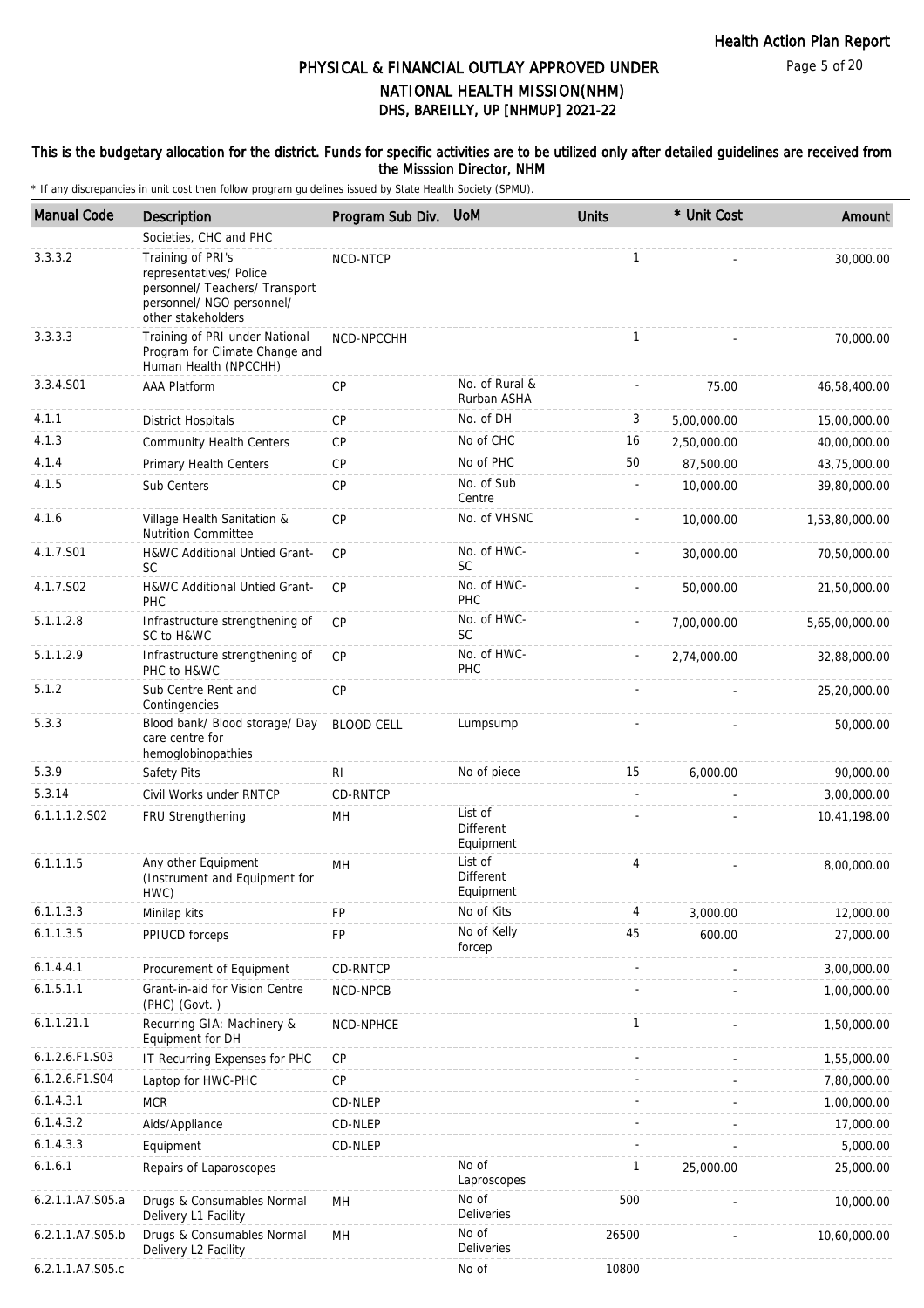### This is the budgetary allocation for the district. Funds for specific activities are to be utilized only after detailed guidelines are received from the Misssion Director, NHM

| <b>Manual Code</b> | Description                                                                                                | Program Sub Div.  | <b>UoM</b>        | <b>Units</b> | * Unit Cost | Amount         |
|--------------------|------------------------------------------------------------------------------------------------------------|-------------------|-------------------|--------------|-------------|----------------|
|                    | Drugs & Consumables Normal                                                                                 | MH                | Deliveries        |              |             | 8.64.000.00    |
| 6.2.1.1.A7.S05.d   | Delivery L3 Facility<br>Drugs & Consumables Caesarean MH                                                   |                   | No of             | 900          |             | 3,24,000.00    |
|                    | Delivery L3 Facility                                                                                       |                   | <b>Deliveries</b> |              |             |                |
| 6.2.1.2.2.12       | AEFI kit under RI Program                                                                                  | <b>RI</b>         | No. of Kits       | 95           | 200.00      | 19,000.00      |
| 6.2.1.3.1          | Nayi Pehl Kit                                                                                              | FP                | No of Kits        | 12724        | 220.00      | 27,99,280.00   |
| 6.2.1.5.1          | Medicine for Mobile health team                                                                            | <b>RBSK</b>       | No of Team        | 30           | 5,000.00    | 1,50,000.00    |
| 6.2.1.6.1          | Red/Black plastic bags et                                                                                  | <b>RI</b>         | No of Session     | 47820        | 9.00        | 4,30,380.00    |
| 6.2.1.6.2          | Bleach/Hypochlorite solution/<br>Twin bucket                                                               | RI                | No of Facilities  |              |             | 48,000.00      |
| 6.2.2.1.4          | Replenishment of ASHA HBNC<br>kits                                                                         | <b>CP</b>         | No of ASHA        |              | 150.00      | 3,75,000.00    |
| 6.2.2.2.2          | Drugs and Supplies for blood<br>related disorders-<br>Haemoglobinopathies                                  | <b>BLOOD CELL</b> |                   |              |             | 1,00,000.00    |
| 6.2.2.4.1          | Drugs & Supplies for Ayush                                                                                 | AYUSH             | No of Doctors     | 35           | 50,000.00   | 17,50,000.00   |
| 6.2.2.6.1          | Lab strengthening of SHC - HWC                                                                             | CP                |                   |              |             | 47, 17, 500.00 |
| 6.2.2.6.2          | Lab strengthening of PHC - HWC CP                                                                          |                   |                   |              |             | 24,90,000.00   |
| 6.2.3.1.1          | Chloroquine phosphate tablets                                                                              | CD-NVBDCP         |                   |              |             | 1,00,000.00    |
| 6.2.3.1.2          | Primaquine tablets 2.5 mg                                                                                  | CD-NVBDCP         |                   |              |             | 50,500.00      |
| 6.2.3.1.3          | Primaquine tablets 7.5 mg                                                                                  | CD-NVBDCP         |                   |              |             | 1,00,000.00    |
| 6.2.3.1.8          | Dengue NS1 antigen kit                                                                                     | CD-NVBDCP         |                   |              |             | 11,000.00      |
| 6.2.3.1.12         | RDT Malaria - bi-valent (For Non CD-NVBDCP<br>Project states)                                              |                   |                   |              |             | 8,93,500.00    |
| 6.2.3.2.1          | Supportive drugs, lab. Reagents                                                                            | CD-NLEP           |                   |              |             | 13,000.00      |
| 6.2.3.3.1          | Laboratory Materials                                                                                       | CD-RNTCP          |                   |              |             | 33,60,000.00   |
| 6.2.3.3.2          | Procurement of Drugs                                                                                       | CD-RNTCP          |                   |              |             | 17,40,000.00   |
| 6.2.4.1.1          | Assistance for<br>consumables/drugs/medicines to<br>the Govt./District Hospital for<br>Cat sx etc          | NCD-NPCB          | No of Cases       |              |             | 27,54,600.00   |
| 6.2.4.5.1          | Drugs & Consumables for NCD<br>Management (incl. Diabetes,<br>Hypertension, Strokes etc)for<br>whole dist. | NCD-NPCDCS        |                   | $\mathbf{1}$ |             | 2,00,000.00    |
| 6.2.4.5.3          | Drugs & Diagnostic for NCD<br>Management incl. Diabetes,<br>Hypertension, Strokes etc                      | NCD-NPCDCS        |                   |              |             | 4,20,000.00    |
| $6.1.3.2.a.$ SO1   | Free Diagnostics for Pregnant<br>women under JSSK - USG on<br>PPP for PMSMA                                | MН                | No of ANC         | 1200         |             | 3,60,000.00    |
| 6.1.3.2.a.S02      | Free Diagnostics for Pregnant<br>women under JSSK- AVD for for<br>HIV & Syphilis at VHNDs                  | MH                | No of ANC         | 420          |             |                |
| $6.1.3.2.a.$ SO3   | Free Diagnostics for Pregnant<br>women under JSSK-MH                                                       | MH                | No of ANC         | 103000       |             | 10,30,000.00   |
| 6.1.3.2.b          | Free Diagnostics for Sick infants<br>under JSSK                                                            | <b>CH</b>         | No of Units       | 1            |             | 1,20,000.00    |
| 6.3.1.S02          | Procurement of sleeves and drug CD-RNTCP<br>boxes                                                          |                   |                   |              |             | 23,00,000.00   |
| 6.3.1.S03          | Any other (please specify)                                                                                 |                   |                   |              |             | 1,08,00,000.00 |
| 7.5.1              | Tribal Patient Support &<br><b>Transportation Charges</b>                                                  | CD-RNTCP          |                   |              |             | 1,10,400.00    |
| 7.5.2              | Sample collecton &<br>transportation charges                                                               | CD-RNTCP          |                   |              |             | 9,28,050.00    |
| 8.1.1.1            | ANMs - MH                                                                                                  | MН                | No of MH ANM      | 419          |             | 8,33,02,963.00 |
| 8.1.1.1.S01        | ANM For New Sub-Center - CP                                                                                | <b>CP</b>         |                   |              |             | 44,54,449.00   |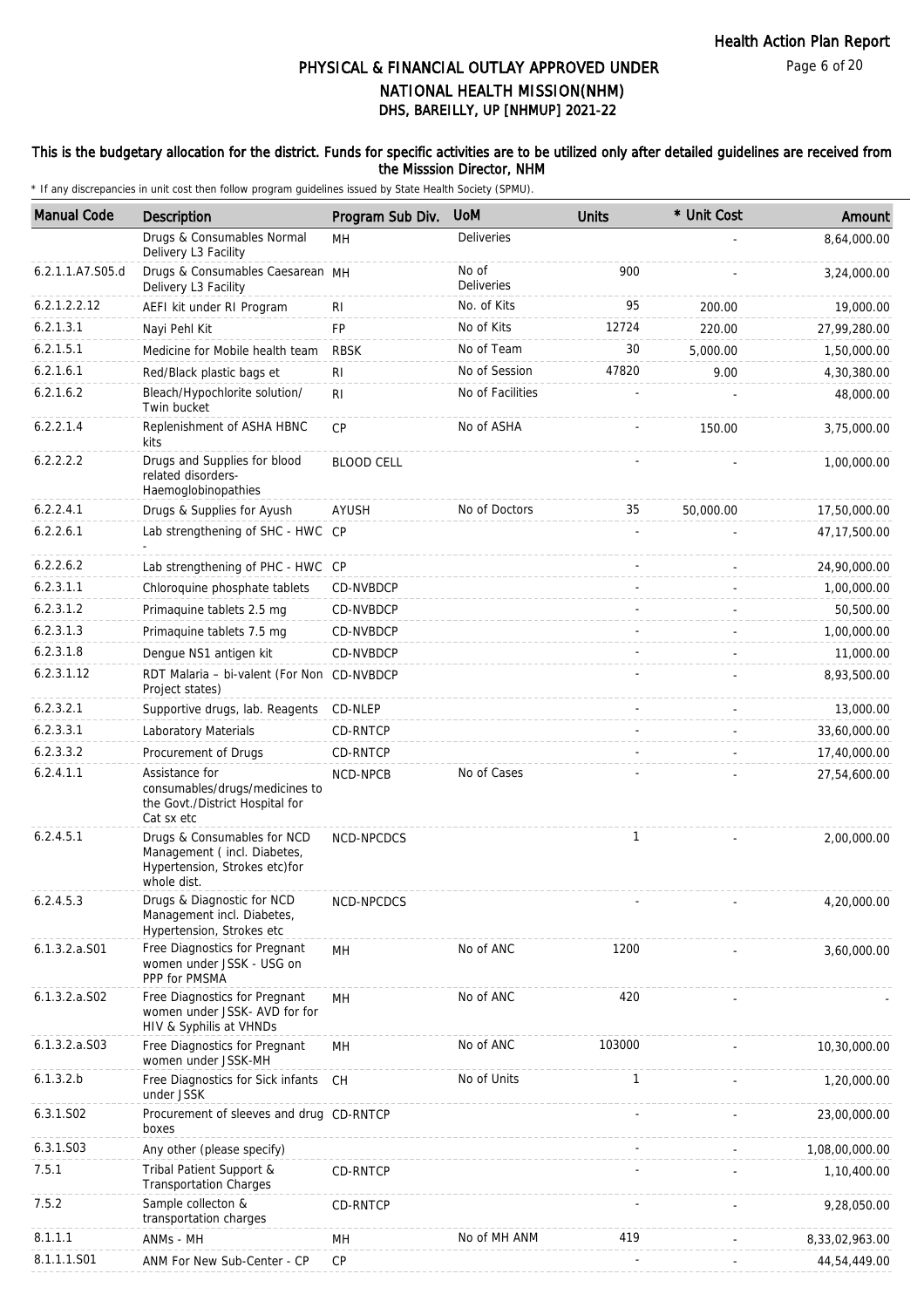### This is the budgetary allocation for the district. Funds for specific activities are to be utilized only after detailed guidelines are received from the Misssion Director, NHM

| <b>Manual Code</b> | Description                                                                              | Program Sub Div. | <b>UoM</b>                                                | <b>Units</b> | * Unit Cost | Amount         |
|--------------------|------------------------------------------------------------------------------------------|------------------|-----------------------------------------------------------|--------------|-------------|----------------|
| 8.1.1.2.S01        | Staff Nurses-100 Beded MCH<br>Wing Neotology                                             | MH               | No of MCH<br>Neonatology<br>trained Staff<br><b>Nurse</b> |              |             | 54,08,600.00   |
| 8.1.1.2.S02        | Staff Nurses-100 Beded MCH<br>Wing nursing sister                                        | <b>MH</b>        | No of MCH<br><b>Nursing Sister</b>                        |              |             | 12,44,938.00   |
| 8.1.1.2.S04        | Staff Nurses-DH Strengthening                                                            | <b>HS</b>        |                                                           |              |             | 1,05,93,000.00 |
| 8.1.1.2.S05        | <b>Staff Nurses-MH</b>                                                                   | MH               | No of MH<br><b>Staff Nurse</b>                            | 79           |             | 2,45,52,914.00 |
| 8.1.1.2.S11        | Staff Nurse HWC - CP                                                                     | CP               |                                                           |              |             | 61,52,111.00   |
| 8.1.1.2.S12        | Staff Nurses HWC - MH                                                                    | MH               |                                                           | 12           |             | 14,40,936.00   |
| 8.1.1.5.S01        | Laboratory Technicians -100<br>Beded MCH Wing                                            | MH               | No of MCH<br>Laboratory<br>Technician                     |              |             | 12,28,782.00   |
| 8.1.1.5.S02        | Laboratory Technicians -HR                                                               | <b>HR</b>        |                                                           | 6            |             | 15,88,896.00   |
| 8.1.1.5.S04        | Laboratory Technicians - RNTCP                                                           | <b>CD-RNTCP</b>  |                                                           |              |             | 1,02,75,620.00 |
| 8.1.1.6.S05        | OT Technician                                                                            | <b>MIS</b>       | No of MH OT<br>technician                                 |              |             | 9,73,800.00    |
| 8.1.1.6.S06        | OT Technician-MCH Wing                                                                   | <b>MH</b>        | No of MCH OT<br>Technician                                |              |             | 4, 14, 263.00  |
| 8.1.1.8.S02        | Pharmacist-DH Strengthening                                                              | <b>HS</b>        |                                                           | ÷,           |             | 2,16,000.00    |
| 8.1.1.9            | Radiographer/ X-ray technician                                                           | <b>HR</b>        |                                                           | 3            |             | 7,94,448.00    |
| 8.1.1.10.S02       | Physiotherapist/ Occupational<br>Therapist-CD-NLEP                                       | CD-NLEP          |                                                           |              |             | 5,07,415.00    |
| 8.1.1.12.S02       | Para Medical Worker CD-NLEP                                                              | CD-NLEP          |                                                           |              |             | 38,97,029.00   |
| 8.1.2.1.S01        | Obstetricians and Gynaecologists MH<br>-100 Beded MCH Wing                               |                  | No of MCH<br>Obstetricians<br>and<br>Gynaecologist<br>S   |              |             | 47,62,800.00   |
| 8.1.2.1.S04        | Obstetricians and Gynaecologists MH<br>-MH                                               |                  | No of MH<br>Obstetricians<br>and<br>Gynaecologist<br>S    |              |             | 58,20,000.00   |
| 8.1.2.2.S01        | Paediatricians- 100 Beded MCH<br>Wing                                                    | MH               | No of MCH<br>Pediatrician                                 |              |             | 47,62,800.00   |
| 8.1.2.2.S04        | Paediatricians- DH Strengthening HS                                                      |                  |                                                           |              |             | 12,00,000.00   |
| 8.1.2.3.SO2        | Anaesthetists -100 Beded MCH<br>Wing                                                     | MН               | No of MCH<br>Anesthetic                                   |              |             | 37,47,600.00   |
| 8.1.2.3.S04        | Anaesthetists - DH Strengthening                                                         | <b>HS</b>        |                                                           |              |             | 12,00,000.00   |
| 8.1.2.3.S05        | Anaesthetists -MH                                                                        | MH               | No of MH<br>Anesthetic                                    |              |             | 54,00,000.00   |
| 8.1.2.4.SO2        | Surgeons-DH Strengthening                                                                | <b>HS</b>        |                                                           |              |             | 12,00,000.00   |
| 8.1.2.5.S01        | Radiologists- 100 Beded MCH<br>Wing                                                      | MH               | No of MCH<br>Radiologist                                  |              |             | 17,19,900.00   |
| 8.1.2.6.S01        | Pathologists/ Haemotologists-<br>100 Beded MCH Wing                                      | MH               | No of MCH<br>Pathologist                                  |              |             | 15,87,600.00   |
| 8.1.2.6.S03        | Pathologists/ Haemotologists-<br>DH Strengthening                                        | <b>HS</b>        |                                                           |              |             | 24,60,000.00   |
| 8.1.3.1.S01        | Physician/Consultant Medicine-<br>DH Strengthening                                       | <b>HS</b>        |                                                           |              |             | 24,00,000.00   |
| 8.1.3.4.S01        | <b>ENT-DH Strengthening</b>                                                              | <b>HS</b>        |                                                           |              |             | 12,00,000.00   |
| 8.1.3.5.S01        | Ophthalmologists-NCD-NPCB                                                                | NCD-NPCB         |                                                           |              |             | 7,92,000.00    |
| 8.1.3.10.S01       | FRU Operationalization for<br>Gynae & anesthetist specialist on<br>call from govt sector | MН               | No of C<br>Section                                        | 12           |             | 36,000.00      |
| 8.1.3.10.S02       | FRU Operationalization<br>Gynecologists specialist on call                               | MH               | No of C<br>Section                                        | 6            |             | 27,000.00      |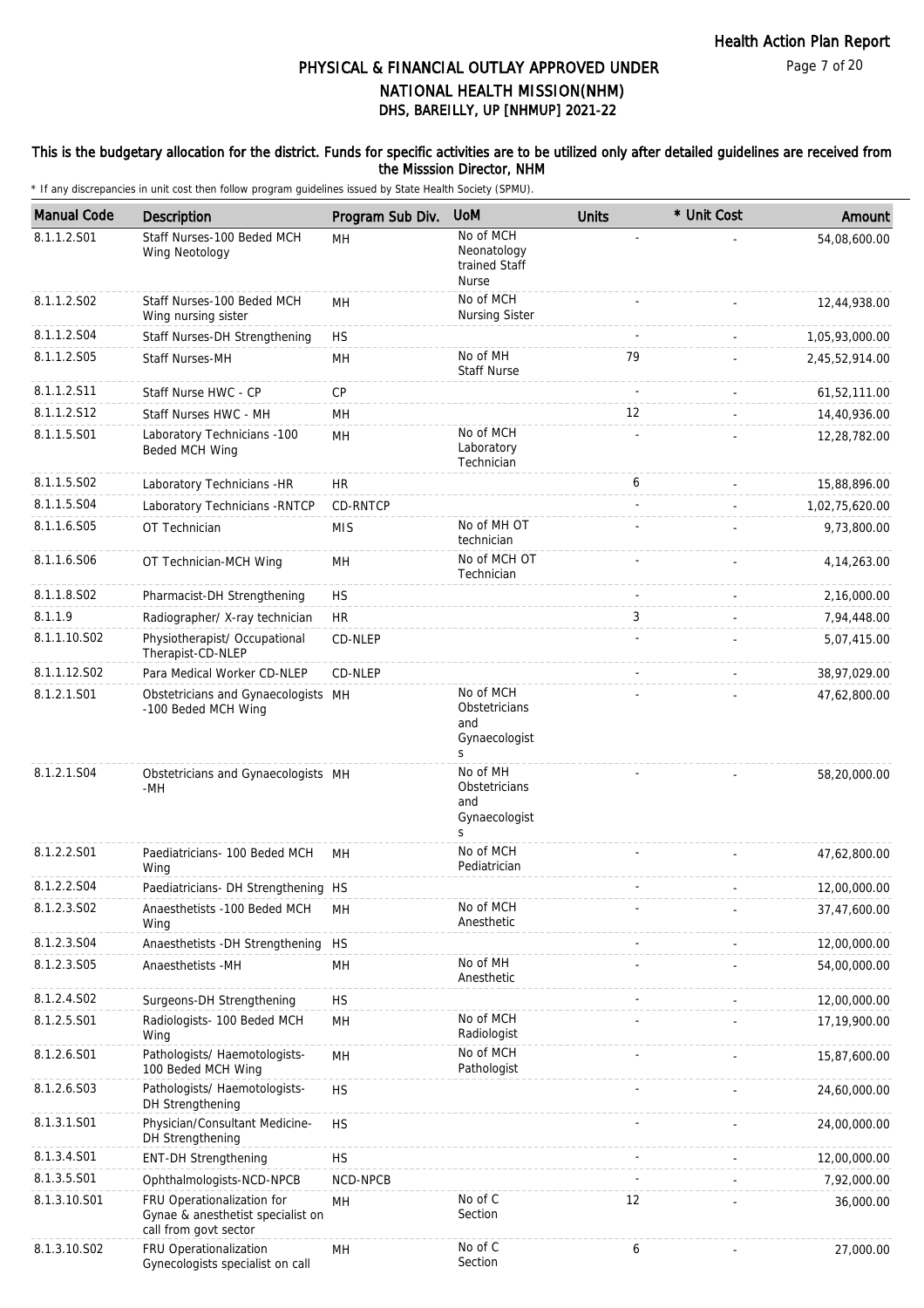#### This is the budgetary allocation for the district. Funds for specific activities are to be utilized only after detailed guidelines are received from the Misssion Director, NHM

| <b>Manual Code</b> | Description                                                                     | Program Sub Div. | <b>UoM</b>                     | <b>Units</b>   | * Unit Cost | Amount         |
|--------------------|---------------------------------------------------------------------------------|------------------|--------------------------------|----------------|-------------|----------------|
|                    | from pvt sector                                                                 |                  |                                |                |             |                |
| 8.1.3.10.S03       | FRU Operationalization<br>anesthetist specialist on call for<br>from pvt sector | MH               | No of C<br>Section             | 6              |             | 18,000.00      |
| 8.1.4.1.S01        | Dental Surgeons- DH &CHC                                                        | HR               |                                | 2              |             | 13,96,752.00   |
| 8.1.4.1.S03        | Dental Surgeons- UPHSSP                                                         | <b>HS</b>        |                                |                |             | 6,08,000.00    |
| 8.1.5.S02          | Medical Officers - DH<br>Strengthening                                          | <b>HS</b>        |                                |                |             | 27,99,000.00   |
| 8.1.5.S03          | Medical Officers - MH                                                           | <b>MH</b>        | No of MH LMO                   |                |             | 34,59,000.00   |
| 8.1.5.S06          | Medical Officers -CD-RNTCP                                                      | <b>CD-RNTCP</b>  |                                |                |             | 27,46,000.00   |
| 8.1.6.1            | <b>AYUSH MOS</b>                                                                | AYUSH            |                                | 36             |             | 1,84,92,818.00 |
| 8.1.6.2            | Pharmacist - AYUSH                                                              | <b>AYUSH</b>     |                                | 11             |             | 21,96,986.00   |
| 8.1.7.1.1          | MOs- AYUSH                                                                      | <b>RBSK</b>      |                                | 45             |             | 1,87,48,608.00 |
| 8.1.7.1.2.S01      | MOs-MBBS                                                                        | <b>RBSK</b>      |                                | 2              |             | 14,68,008.00   |
| 8.1.7.1.2.S02      | MOs-Dental MO/ BDS                                                              | <b>RBSK</b>      |                                | 15             |             | 1,07,03,700.00 |
| 8.1.7.1.3          | <b>Staff Nurse</b>                                                              | <b>RBSK</b>      |                                | 18             |             | 60,54,912.00   |
| 8.1.7.1.4          | ANM                                                                             | <b>RBSK</b>      |                                | 13             |             | 18,19,800.00   |
| 8.1.7.1.5.S01      | Para Medical Worker                                                             | <b>RBSK</b>      |                                | 22             |             | 53,28,576.00   |
| 8.1.7.1.5.S02      | Pharmacists                                                                     | <b>RBSK</b>      |                                | 9              |             | 14,09,458.00   |
| 8.1.8.1            | <b>Medical Officers</b>                                                         | СH               | No. of Mos                     | $\mathbf{1}$   |             | 7,56,000.00    |
| 8.1.8.2            | <b>Staff Nurse</b>                                                              | CH               | No. of SNs                     | 4              |             | 15,88,658.00   |
| 8.1.8.3            | Cook cum caretaker                                                              | CH               | No. of Cook<br>cum Caretaker   | $\overline{2}$ |             | 3,08,551.00    |
| 8.1.8.5            | Feeding demonstrator for NRC                                                    | <b>CH</b>        | No. of FDs                     | $\mathbf{1}$   |             | 3,19,675.00    |
| 8.1.9.1.S01        | Paediatrician SNCU-CH                                                           | CH               | No. of<br>Peadiatrician        | 3              |             | 45,00,000.00   |
| 8.1.9.3.S01        | Staff Nurse - SNCU/KMC                                                          | <b>CH</b>        | No. of SNs                     | 12             |             | 31, 14, 360.00 |
| 8.1.9.3.SO2        | Staff Nurse -NBSU                                                               | CH               | No. of SNs                     | 24             |             | 52,67,765.00   |
| 8.1.9.6.S02        | Others- SNCU Staff (Ward<br>Aaya/ Cleaner/ Security Guard)                      | CH               |                                | 9              |             | 16,09,484.00   |
| 8.1.9.6.S03        | Others- SNCU Staff DEO                                                          | CH               | no. of Posts                   | $\mathbf{1}$   |             | 2,49,046.00    |
| 8.1.10.3.S01       | Staff Nurses - DH Strengthening                                                 | <b>HS</b>        |                                |                |             | 50,40,000.00   |
| 8.1.10.3.S02       | Staff Nurses Incharge - DH<br>Strengthening                                     | <b>HS</b>        |                                |                |             | 3,84,000.00    |
| 8.1.12.1           | Mid-level Service Provider                                                      | <b>CP</b>        |                                |                |             | 1,21,09,800.00 |
| 8.1.12.2           | Performance incentive for Mid-<br>level service providers                       | CP               | No. of HWC-<br>CHO             |                | 15,000.00   | 78,41,250.00   |
| 8.1.13.1.S02       | Counsellor - RKSK                                                               | <b>RKSK</b>      |                                | 17             |             | 45,50,553.00   |
| 8.1.13.1.S03       | Counsellor -RMNCHA-FW                                                           | FP               | No of<br>Counsellors/m<br>onth | 5              | 15,073.00   | 10,69,839.00   |
| 8.1.13.1.S04       | Counsellor - RNTCP                                                              | CD-RNTCP         |                                |                |             | 2,62,000.00    |
| 8.1.13.5           | Audiometrician/ Audiologist-<br>NCD-NPPCD                                       | NCD-NPPCD        |                                |                |             | 3,60,000.00    |
| 8.1.13.10          | TBHV-CD-RNTCP                                                                   | CD-RNTCP         |                                |                |             | 44,63,620.00   |
| 8.1.13.16          | Ophthalmic Assistant/<br>Refractionist NCD-NPCB                                 | NCD-NPCB         |                                |                |             | 2,44,519.00    |
| 8.1.13.18          | Audiometrics Asstt.NCD-NPPCD                                                    | NCD-NPPCD        |                                |                |             | 1,80,000.00    |
| 8.1.13.19          | Instructor for Hearing Imapired<br>Children-NCD-NPPCD                           | NCD-NPPCD        |                                |                |             | 1,80,000.00    |
| 8.1.13.22.S04      | Lab Technician UPHSSP                                                           | <b>HS</b>        |                                |                |             | 7,62,000.00    |
| 8.1.13.22.S06      | OT Technician UPHSSP                                                            | <b>HS</b>        |                                |                |             | 3,63,000.00    |
| 8.1.13.22.S07      | Rogi Sahayata Kendra Manager                                                    | QA               |                                | 3              |             | 9,21,297.00    |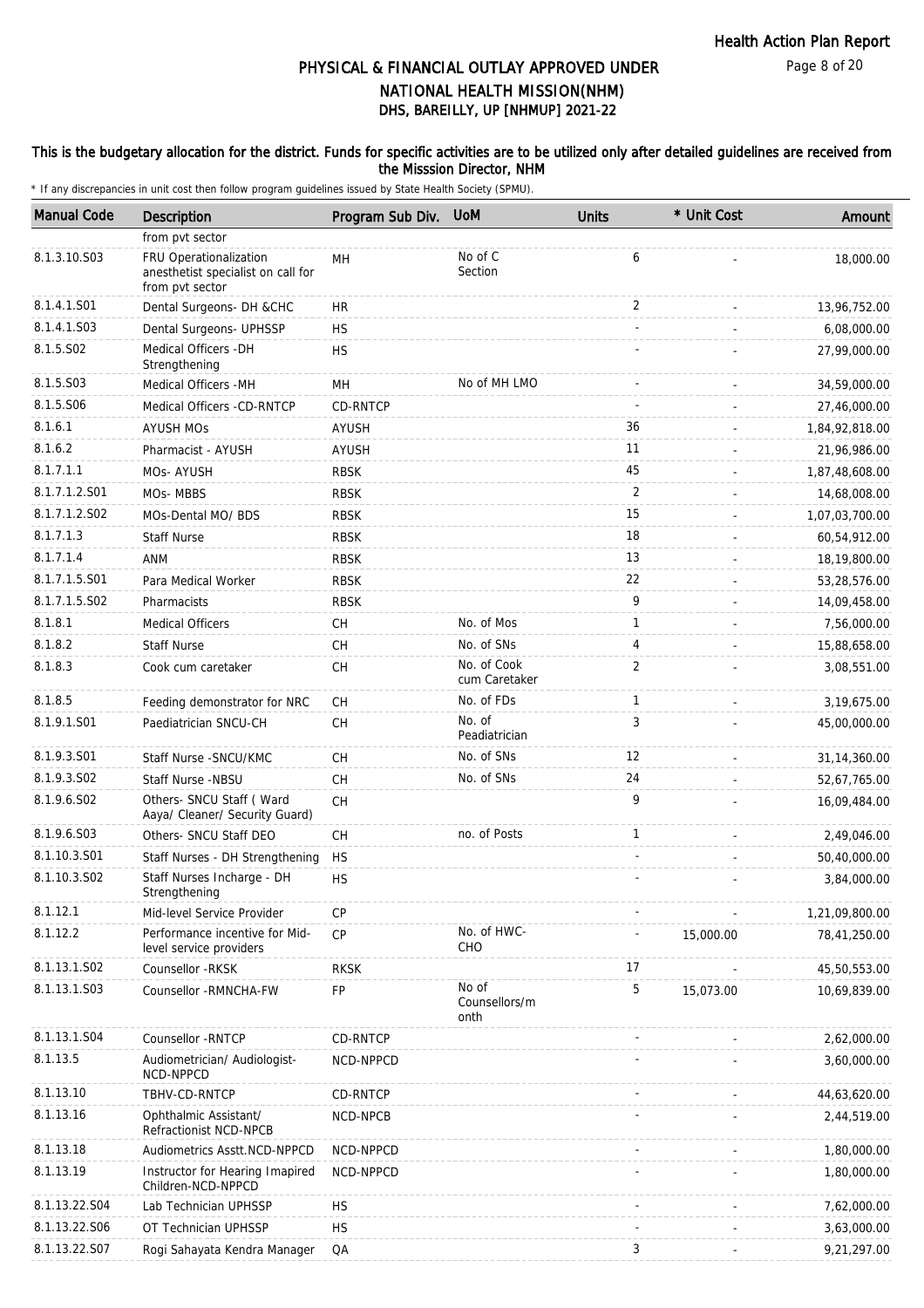Page 9 of 20

# DHS, BAREILLY, UP [NHMUP] 2021-22 PHYSICAL & FINANCIAL OUTLAY APPROVED UNDER NATIONAL HEALTH MISSION(NHM)

### This is the budgetary allocation for the district. Funds for specific activities are to be utilized only after detailed guidelines are received from the Misssion Director, NHM

| <b>Manual Code</b> | Description                                                                                                               | Program Sub Div.  | <b>UoM</b>     | <b>Units</b> | * Unit Cost  | Amount         |
|--------------------|---------------------------------------------------------------------------------------------------------------------------|-------------------|----------------|--------------|--------------|----------------|
| 8.1.13.22.S09      | <b>Staff Nurse UPHSSP</b>                                                                                                 | <b>HS</b>         |                |              |              | 1,46,39,000.00 |
| 8.1.13.22.S10      | X-Ray Technician UPHSSP                                                                                                   | <b>HS</b>         |                |              |              | 3,63,000.00    |
| 8.1.13.22.S13      | Rogi Sahayata Kendra Operator                                                                                             | QA                |                | 3            |              | 5,02,025.00    |
| 8.1.13.22.S14      | Ward Aaya/Boy UPHSSP                                                                                                      | <b>HS</b>         |                |              |              | 11,54,000.00   |
| 8.1.14.1.S01       | MO (Blood Bank)                                                                                                           | <b>BLOOD CELL</b> |                |              |              | 7,20,000.00    |
| 8.1.14.1.S02       | MO (BCTV)                                                                                                                 | <b>BLOOD CELL</b> |                |              |              | 3,60,000.00    |
| 8.1.14.2           | <b>Staff Nurse</b>                                                                                                        | <b>BLOOD CELL</b> |                |              |              | 2,52,000.00    |
| 8.1.14.4.S01       | Lab Technician (BCTV)                                                                                                     | <b>BLOOD CELL</b> |                |              |              | 5,55,000.00    |
| 8.1.14.4.S02       | Lab Technician (BB)                                                                                                       | <b>BLOOD CELL</b> |                |              |              | 6,37,000.00    |
| 8.1.14.5.S02       | Others- Lab Technicians                                                                                                   | <b>BLOOD CELL</b> |                |              |              | 5,26,000.00    |
| 8.1.14.5.S03       | Others-Lab Attendant                                                                                                      | <b>BLOOD CELL</b> |                |              |              | 4,65,000.00    |
| 8.1.14.5.S04       | Others-Social Worker/PRO                                                                                                  | <b>BLOOD CELL</b> |                |              |              | 4,56,000.00    |
| 8.1.14.5.S05       | Others-Lab Attendant - BSU                                                                                                | <b>BLOOD CELL</b> |                |              |              | 2,13,000.00    |
| 8.1.14.5.S06       | Others-Lab Attendant - BCTV                                                                                               | <b>BLOOD CELL</b> |                |              |              | 1,01,000.00    |
| 8.1.15.13.S03      | Others-Medical Officer-CD-                                                                                                | CD-NVHCP          |                |              |              | 3,60,000.00    |
|                    | <b>NVHCP</b>                                                                                                              |                   |                |              |              |                |
| 8.1.16.2.S01       | Cold Chain Handlers                                                                                                       | RI.               |                |              |              | 4,21,798.00    |
| 8.1.16.6.S01       | Data Entry Operator BB                                                                                                    | <b>BLOOD CELL</b> |                |              |              | 1,95,000.00    |
| 8.1.16.7.S01       | <b>Driver BCTV</b>                                                                                                        | <b>BLOOD CELL</b> |                |              |              | 2,84,000.00    |
| 8.1.16.7.S02       | Sweeper- NCD- Blood bank                                                                                                  | <b>BLOOD CELL</b> |                |              |              | 1,44,000.00    |
| 8.1.16.7.S03       | Sweeper-NCD-Blood Storage<br>Unit                                                                                         | <b>BLOOD CELL</b> |                |              |              | 2,24,000.00    |
| 8.1.16.7.S05       | Cleaner -NRC                                                                                                              | <b>CH</b>         | no. of Posts   | 1            |              | 1,78,831.00    |
| 8.1.16.7.S06       | Vaccine Van Driver                                                                                                        | RI                |                |              |              | 3,51,691.00    |
| 8.4.1              | Additional Allowances/<br>Incentives to Medical Officers                                                                  | MH                |                | 8            |              | 1,92,000.00    |
| 8.4.5              | Performance reward if any                                                                                                 | <b>FP</b>         | No of Distrcts | 4            | 50,000.00    | 1,60,000.00    |
| 8.4.7              | Incentive to provider for PPIUCD FP<br>services @Rs 150 per PPIUCD<br>insertion                                           |                   | No of Cases    | 6057         | 150.00       | 9,08,550.00    |
| 8.4.8              | Incentive to provider for PAIUCD FP<br>Services @Rs 150 per PAIUCD<br>insertion                                           |                   | No of Cases    | 32           | 150.00       | 4,800.00       |
| 8.4.9              | Team based incentives for<br>Health & Wellness Centers<br>(H&WC Sub Center)                                               | <b>CP</b>         | No of HWC      |              | 11,000.00    | 57,50,250.00   |
| 8.4.10             | Team based incentives for<br>Health & Wellness Centers<br>(H&WC PHC)                                                      | CP                | No of HWC      |              | 11,000.00    | 23,95,000.00   |
| 8.4.11             | Incentives under NVHCP for MO, CD-NVHCP<br>Pharmacist and LT                                                              |                   |                |              |              | 23,400.00      |
| 8.4.12.S01         | HRP identification and follow up MH<br>for ANM                                                                            |                   | No of HRP      | 1500         | 200.00       | 3,00,000.00    |
| 8.4.12.S03         | Performance based Incentives to FP<br>RMNCHA Counselors in Family<br>Planning                                             |                   | No of Cases    | 392          | 50.00        | 19,600.00      |
| 8.4.12.S04         | RI Cold chain handlers incentive                                                                                          | RI                | Lumpsump       | 30           | 2,400.00     | 8,64,000.00    |
| 9.1.2.S02          | Mobility/ POL expenses for<br>supporting the community and<br>clinical site visits of nursing<br>students of govt. GNMTCs | MН                |                | $\mathbf{1}$ |              | 2,25,000.00    |
| 9.1.2.S04          | Contingency expenses for the 7<br><b>GNM</b> schools                                                                      | MН                |                | $\mathbf{1}$ |              | 45,000.00      |
| 9.1.1.A1           | Setting up of Skill Lab                                                                                                   | Nursing           | Lumpsump       | $\mathbf{1}$ |              | 10,000.00      |
| 9.2.1.1.7          | Training of Staff Nurses/ANMs /<br>LHVs in SBA                                                                            | Nursing           |                | $\mathbf{1}$ | 10,86,520.00 | 10,86,520.00   |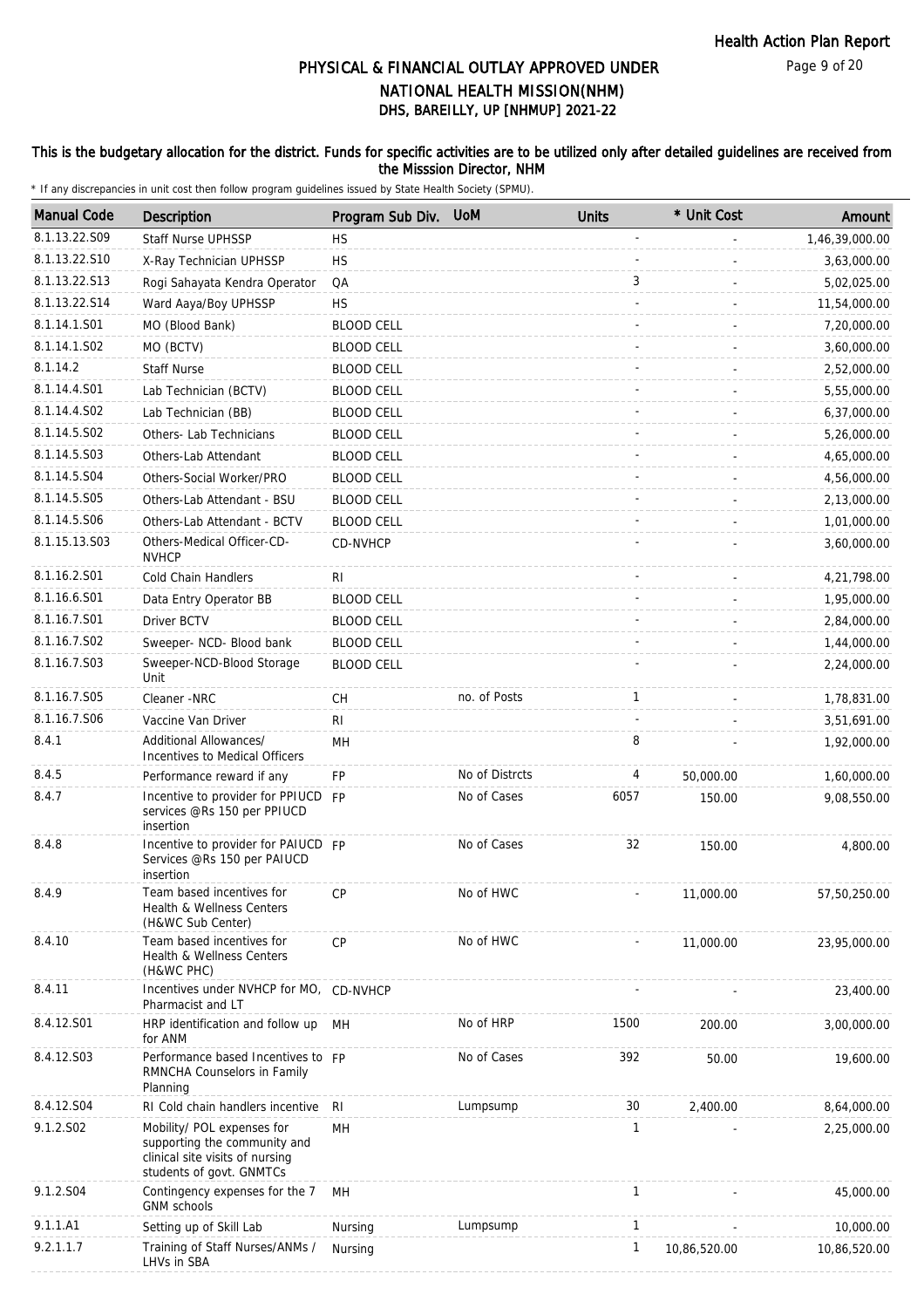#### This is the budgetary allocation for the district. Funds for specific activities are to be utilized only after detailed guidelines are received from the Misssion Director, NHM

| <b>Manual Code</b> | Description                                                                                                         | Program Sub Div. | <b>UoM</b>                      | <b>Units</b> | * Unit Cost | Amount       |
|--------------------|---------------------------------------------------------------------------------------------------------------------|------------------|---------------------------------|--------------|-------------|--------------|
| 9.2.1.1.13.S01     | Training of Medical Officers in<br>safe abortion-For Mos                                                            | <b>FP</b>        | No of Batch                     | 4            | 1,30,800.00 | 5,23,200.00  |
| 9.2.1.1.13.S02     | Training of Medical Officers in<br>safe abortion-For Obs&Gynae                                                      | <b>FP</b>        | No of Batch                     | 1            | 63,480.00   | 63,466.00    |
| 9.2.1.2.4          | Orienation activities on vitamin A CH<br>supplemenation and Anemia<br>Mukta Bharat Programme                        |                  | No of Batch                     | 33           |             | 1,20,180.00  |
| 9.2.1.2.5          | Child Death Review Trainings                                                                                        | CH               | No of Batch                     | 7            | 28,000.00   | 1,96,000.00  |
| 9.2.1.2.20         | Orientation on National<br>Deworming Day                                                                            | <b>RKSK</b>      | per participant                 | 101          | 100.00      | 2,01,280.00  |
| 9.2.1.3.2.S01      | Otr.Review/orientation meeting<br>at Block Level for ANM                                                            | <b>FP</b>        | No of<br>Orientation<br>meeting | 60           | 1.000.00    | 60,000.00    |
| 9.2.1.3.2.S02      | Otr.Review/orientation meeting<br>of ASHA/ANM OF 20 Urban<br>District at Districts Level                            | <b>FP</b>        | No of<br>Orientation<br>meeting | 14           | 2,000.00    | 1,12,000.00  |
| 9.2.1.3.17         | Training of Medical officers<br>(PPIUCD insertion training)                                                         | FP               | No of Batch                     | 1            | 1,41,625.00 | 1,41,625.00  |
| 9.2.1.3.19         | Training of Nurses (Staff<br>Nurse/LHV/ANM) (PPIUCD<br>insertion training)                                          |                  | No of batches                   | 5            | 85,550.00   | 4,28,625.00  |
| 9.2.1.3.23         | Training of Medical officers<br>(Injectible Contraceptive<br>Trainings)                                             | <b>FP</b>        | No of Batch                     | $\mathbf{1}$ | 41,800.00   | 41,800.00    |
| 9.2.1.3.24         | Training of AYUSH doctors<br>(Injectible Contraceptive<br>Trainings)                                                | <b>FP</b>        | No of Batch                     | 1            | 22,800.00   | 22,800.00    |
| 9.2.1.3.25         | Training of Nurses (Staff<br>Nurse/LHV/ANM) (Injectible<br>Contraceptive Trainings)                                 | <b>FP</b>        | No of Batch                     | 2            | 35,800.00   | 71,600.00    |
| 9.2.1.3.27.S01     | FP-LMIS training-Urban Staffs<br>and others                                                                         | <b>FP</b>        |                                 | 2            | 46,900.00   | 93,800.00    |
| 9.2.1.3.27.S02     | FP-LMIS training- ASHA Sangni<br>Refresher                                                                          | <b>FP</b>        |                                 | 3            | 4,900.00    | 14,700.00    |
| 9.2.1.4.13.C       | Any other (please specify) Kishor RKSK<br>Swasyhya Manch                                                            |                  | No of Events                    | 32           | 5,000.00    | 1,60,000.00  |
| 9.2.1.7.1.S01      | Training under Immunisation-<br><b>CCH</b>                                                                          | R <sub>1</sub>   | Lumpsump                        |              |             | 97,800.00    |
| 9.2.1.7.1.S02      | Training under Immunisation-<br>Data Handler                                                                        | R <sub>l</sub>   | Lumpsump                        |              |             | 18,000.00    |
| 9.2.1.7.1.S03      | Training under Immunisation-<br>Health Worker                                                                       | R <sub>l</sub>   | Lumpsump                        |              |             | 14,32,200.00 |
| 9.2.1.7.1.S04      | Training under Immunisation-<br>MO Training                                                                         | R <sub>1</sub>   | Lumpsump                        |              |             | 4,96,000.00  |
| 9.2.2.6.1          | <b>Quality Assurance Training</b><br>(including training for internal<br>assessors at State and District<br>levels) | QA               | No of Batch                     | 1            |             | 1,25,000.00  |
| 9.2.2.6.3          | Kayakalp Trainings                                                                                                  | QA               | <b>Districts</b>                | $\mathbf{1}$ | 33,000.00   | 33,000.00    |
| 9.2.2.7.2          | Training cum review meeting for MIS<br>HMIS & MCTS at District level                                                |                  | No of<br>Participants           |              |             | 69,300.00    |
| 9.2.2.7.3          | Training cum review meeting for MIS<br>HMIS & MCTS at Block level                                                   |                  | No of<br>Participants           |              |             | 3,20,400.00  |
| 9.2.2.7.4          | Training cum review meeting for MIS<br>HMIS & MCTS at Division Level                                                |                  | No of<br>Participants           |              |             | 20,000.00    |
| 9.2.2.8.1          | Training on CPCH for CHOs                                                                                           | Nursing          | Lumpsump                        | $\mathbf{1}$ |             | 47,83,000.00 |
| 9.2.2.8.2          | Multi-skilling of ASHA, MPW ay<br>HWCs (SHC & PHC)                                                                  | <b>CP</b>        | Lumpsump                        |              |             | 21,70,000.00 |
| 9.2.2.8.5.S01      | Training of MPW and Asha                                                                                            | CP               |                                 |              |             | 4,30,000.00  |
| 9.2.2.8.5.S02      | Training of MO and SN                                                                                               | CP               |                                 |              |             | 7,52,500.00  |
| 9.2.2.8.5.S03      | Cost of Yoga Sessions                                                                                               | CP               |                                 |              |             | 6,42,750.00  |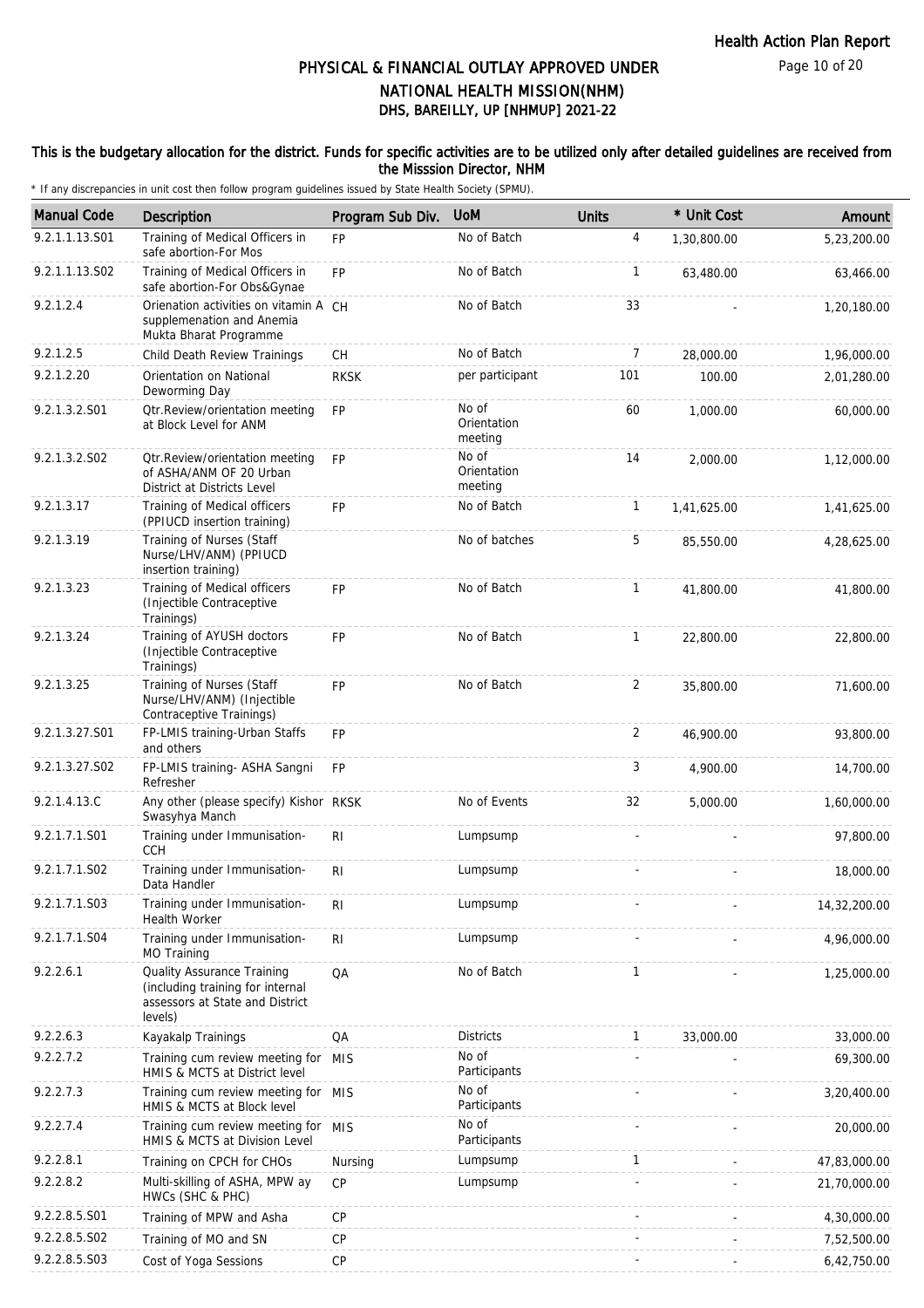#### This is the budgetary allocation for the district. Funds for specific activities are to be utilized only after detailed guidelines are received from the Misssion Director, NHM

| <b>Manual Code</b> | <b>Description</b>                                                                                                                    | Program Sub Div. | <b>UoM</b>         | <b>Units</b> | * Unit Cost | Amount         |
|--------------------|---------------------------------------------------------------------------------------------------------------------------------------|------------------|--------------------|--------------|-------------|----------------|
| 9.2.3.1.1          | Medical Officers (1 day)                                                                                                              | CD-IDSP          |                    |              |             | 1,05,800.00    |
| 9.2.3.1.5          | Data Managers (2days)                                                                                                                 | CD-IDSP          |                    |              |             | 18,400.00      |
| 9.2.3.1.7          | ASHA & MPWs, AWW &<br>Community volunteers (1 day)                                                                                    | CD-IDSP          |                    |              |             | 28,800.00      |
| 9.2.3.2.1          | Training / Capacity Building<br>(Malaria)                                                                                             | CD-NVBDCP        |                    |              |             | 5,04,000.00    |
| 9.5.3.2.6          | Training/sensitization of district<br>level officers on ELF and drug<br>distributors including peripheral<br>health workers (AES/ JE) | CD-NVBDCP        |                    |              |             | 5,25,200.00    |
| 9.2.3.4.1          | Trainings under RNTCP                                                                                                                 | CD-RNTCP         |                    |              |             | 7,80,000.00    |
| 9.2.3.4.2          | CME (Medical Colleges)                                                                                                                | CD-RNTCP         |                    |              |             | 1,50,000.00    |
| 9.2.3.5.5          | 1 day training of DEO of the<br>Treatment sites (MTC/TCs)                                                                             | CD-NVHCP         |                    |              |             | 3,000.00       |
| 9.2.4.2.1          | Training of PHC Medical Officers,<br>Nurses, Paramedical Workers &<br>Other Health Staff working<br>under NMHP                        | NCD-NMHP         | No of Distrcts     | 1            |             | 50,000.00      |
| 9.2.4.2.2          | Any Other Training -NMHP                                                                                                              | NCD-NMHP         | No of Distrcts     | $\mathbf{1}$ |             | 1,50,00,000.00 |
| 9.2.4.3.1          | Training of doctors and staff at<br>DH Level under NPHCE                                                                              | NCD-NPHCE        |                    | 1            |             | 40,000.00      |
| 9.2.4.4.1          | Trainings for District Tobacco<br>Control Centre                                                                                      | NCD-NTCP         |                    | $\mathbf{1}$ |             | 1,00,000.00    |
| 9.2.4.5.2          | District NCD Cell                                                                                                                     | NCD-NPCDCS       |                    | $\mathbf{1}$ |             | 2,00,000.00    |
| 9.2.4.9            | Trainings of Medical Officers,<br>Health Workers and Programme<br>officers under NPCCHH                                               | NCD-NPCCHH       |                    | $\mathbf{1}$ |             | 70,000.00      |
| 9.5.29.13.S04.02   | Scaling up Nurse Mentoring<br>Program Honorarium                                                                                      | Nursing          |                    | $\mathbf{1}$ |             | 6,60,000.00    |
| 9.5.29.13.S04.03   | Scaling up Nurse Mentoring<br>Program Yearly TA DA                                                                                    | Nursing          |                    | $\mathbf{1}$ |             | 45,000.00      |
| 9.5.29.13.S04.04   | Scaling up Nurse Mentoring<br>Program Register                                                                                        | Nursing          |                    | $\mathbf{1}$ |             | 3,750.00       |
| 9.5.29.13.S04.07   | Scaling up Nurse Mentoring<br>Program Divisional Dakshta<br>Training                                                                  | Nursing          |                    | $\mathbf{1}$ |             | 1,60,000.00    |
| 9.2.3.6.1          | Trainings of Medical Officers and CD-NRCP<br>Health Workers under NRCP                                                                |                  |                    |              |             | 72,450.00      |
| 9.1.4.2.S05        | Nurse Mentor                                                                                                                          | Nursing          |                    | $\mathbf{1}$ |             | 24, 36, 780.00 |
| 9.1.4.2.S06        | Nursing Faculty                                                                                                                       | Nursing          |                    | 1            |             | 18,53,000.00   |
| 9.1.4.4.S01        | <b>DNB Course Others</b>                                                                                                              | <b>HS</b>        |                    |              |             | 19,41,000.00   |
| 9.1.4.4.S02        | Librarian Cum Program Assistant HS<br>- DNB Course                                                                                    |                  |                    |              |             | 3,96,900.00    |
| 9.1.4.4.S03        | Senior Resident - DNB Course                                                                                                          | <b>HS</b>        |                    |              |             | 60,00,000.00   |
| 10.1.1.S01         | Community Base Maternal death<br>Review                                                                                               | MH               | No of CBMDR        | 266          |             | 1,59,600.00    |
| 10.1.1.S02         | Incentive for Ist Responder<br>Maternal Death                                                                                         | MН               | No of<br>Responder | 80           |             | 80,000.00      |
| 10.1.2             | Child Death Review                                                                                                                    | СH               | No of Distrcts     | $\mathbf{1}$ |             | 15,00,300.00   |
| 10.2.4             | Microfilaria Survey - Lymphatic<br>Filariasis                                                                                         | CD-NVBDCP        |                    |              |             | 50,000.00      |
| 10.2.5             | Monitoring & Evaluation (Post<br>MDA assessment by medical<br>colleges (Govt. & private)/ICMR<br>institutions)                        | CD-NVBDCP        |                    |              |             | 15,000.00      |
| 10.3.1.2           | Sentinel surveillance Hospital<br>recurrent                                                                                           | CD-NVBDCP        |                    |              |             | 1,00,000.00    |
| 11.1.2.4.S01       | Celebration of New Born Care<br>Week                                                                                                  | IEC              | No of Distrcts     |              | 25,000.00   | 25,000.00      |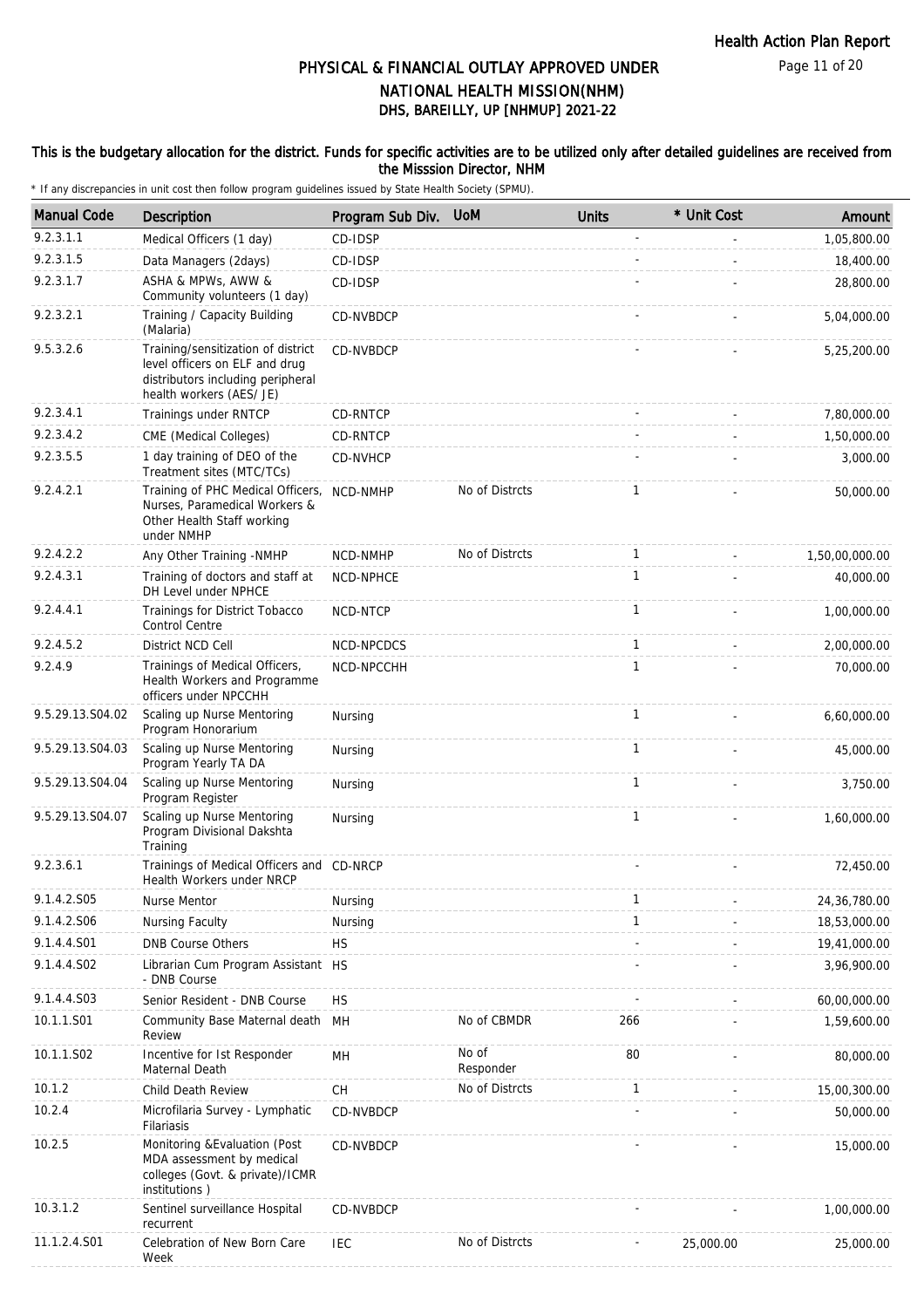Page 12 of 20

# DHS, BAREILLY, UP [NHMUP] 2021-22 PHYSICAL & FINANCIAL OUTLAY APPROVED UNDER NATIONAL HEALTH MISSION(NHM)

#### This is the budgetary allocation for the district. Funds for specific activities are to be utilized only after detailed guidelines are received from the Misssion Director, NHM

| <b>Manual Code</b> | <b>Description</b>                                                                                                                                          | Program Sub Div.  | <b>UoM</b>       | <b>Units</b> | * Unit Cost | Amount       |
|--------------------|-------------------------------------------------------------------------------------------------------------------------------------------------------------|-------------------|------------------|--------------|-------------|--------------|
| 11.1.2.4.S02       | Celebration of Breastfeeding<br>Week                                                                                                                        | <b>IEC</b>        |                  |              | 40,000.00   | 40,000.00    |
| 11.2.1.1           | Media Mix of Mid Media/ Mass<br>Media                                                                                                                       | <b>IEC</b>        |                  | 16           |             | 85,000.00    |
| 11.1.3.1           | Media Mix of Mid Media/ Mass<br>Media                                                                                                                       | <b>IEC</b>        |                  |              |             | 45,000.00    |
| 11.1.3.3           | IEC & promotional activities for<br>World Population Day<br>celebration                                                                                     | <b>FP</b>         | No of Events     | 16           |             | 2,15,000.00  |
| 11.1.3.4           | IEC & promotional activities for<br>Vasectomy Fortnight celebration                                                                                         | <b>FP</b>         | No of Events     | 16           |             | 1,55,000.00  |
| 11.1.3.6           | Any Other IEC/BCC activities FP                                                                                                                             | <b>IEC</b>        |                  |              |             | 28,230.00    |
| 11.1.5.2           | Any other IEC/BCC activities<br>(Wall Painting, Banner & Poster)                                                                                            | RI                | Lumpsump         |              |             | 3,66,300.00  |
| 11.1.6.1.S01       | Creating awareness on declining FP<br>sex ratio issue (PNDT)- Block<br>Level                                                                                |                   | No of Events     | 15           | 10,000.00   | 1,50,000.00  |
| 11.1.6.1.S02       | Creating awareness on declining<br>sex ratio issue (PNDT)- District<br>Level                                                                                | <b>FP</b>         | No of Events     | $\mathbf{1}$ | 25,000.00   | 25,000.00    |
| 11.1.6.1.S03       | Creating awareness on declining FP<br>sex ratio issue (PNDT)-Division<br>Level                                                                              |                   | No of Events     | $\mathbf{1}$ | 50,000.00   | 50,000.00    |
| 11.1.7.1           | Health Education & Publicity for<br><b>NIDDCP</b>                                                                                                           | NCD-NIDDCP        | <b>Districts</b> |              |             | 13,000.00    |
| 11.10.1.S04        | <b>VBD Promotional Activities</b>                                                                                                                           | <b>BLOOD CELL</b> |                  |              |             | 15,000.00    |
| 11.2.4             | IEC activities for Health &<br>Wellness centre (H&WC)                                                                                                       | <b>CP</b>         |                  |              |             | 75,75,000.00 |
| 11.3.4             | IEC/BCC under NRCP: Rabies<br>Awareness and DO'S and Don'ts<br>in the event of Animal Bites                                                                 | CD-NRCP           |                  |              |             | 4,97,550.00  |
| 11.3.6             | IEC/BCC under NVHCP                                                                                                                                         | CD-NVHCP          |                  |              |             | 40,000.00    |
| 11.4.6             | <b>IEC/BCC under NOHP</b>                                                                                                                                   | NCD-NPCDCS        |                  | 1            |             | 5,00,000.00  |
| 11.4.7             | <b>IEC on Climate Sensitive</b><br>Diseases at Block, District and<br>State level - Air pollution, Heat<br>and other relevant Climate<br>Sensitive diseases | NCD-NPCCHH        |                  | $\mathbf{1}$ |             | 1,00,000.00  |
| 11.2.7.4           | Places covered with hoardings/<br>bill boards/ signage etc.                                                                                                 | <b>IEC</b>        |                  |              | 4,500.00    | 8,10,000.00  |
| 11.2.7.5           | Usage of Folk media such as<br>Nukkad Natak/ mobile audio<br>visual services/ local radio etc.                                                              | <b>IEC</b>        |                  |              |             | 2,70,000.00  |
| 11.2.7.7           | State-level IEC Campaigns/Other IEC<br><b>IEC Campaigns</b>                                                                                                 |                   |                  |              |             | 3,05,000.00  |
| 11.3.1.1           | <b>IEC/BCC for Malaria</b>                                                                                                                                  | CD-NVBDCP         |                  |              |             | 1,00,000.00  |
| 11.3.1.2           | IEC/BCC for Social mobilization<br>(Dengue and Chikungunya)                                                                                                 | CD-NVBDCP         |                  |              |             | 20,000.00    |
| 11.3.1.3           | IEC/BCC specific to J.E. in<br>endemic areas                                                                                                                | CD-NVBDCP         |                  |              |             | 50,000.00    |
| 11.3.1.4           | Specific IEC/BCC for Lymphatic<br>Filariasis                                                                                                                | CD-NVBDCP         |                  |              |             | 5,43,440.00  |
| 11.3.2.1           | IEC/BCC: Mass media, Outdoor<br>media, Rural media, Advocacy<br>media for NLEP                                                                              | CD-NLEP           |                  |              |             | 98,000.00    |
| 11.3.3.1           | ACSM (State & district)                                                                                                                                     | CD-RNTCP          |                  |              |             | 2,80,000.00  |
| 11.3.3.2           | TB Harega Desh Jeetega<br>Compaign                                                                                                                          | CD-RNTCP          |                  |              |             | 50,000.00    |
| 11.4.2.1           | Translation of IEC material and<br>distribution                                                                                                             | NCD-NMHP          | No of Distrcts   | 1            |             | 4,00,000.00  |
| 11.4.3.2           | Celebration of days-ie                                                                                                                                      | NCD-NPHCE         |                  | 1            |             | 2,00,000.00  |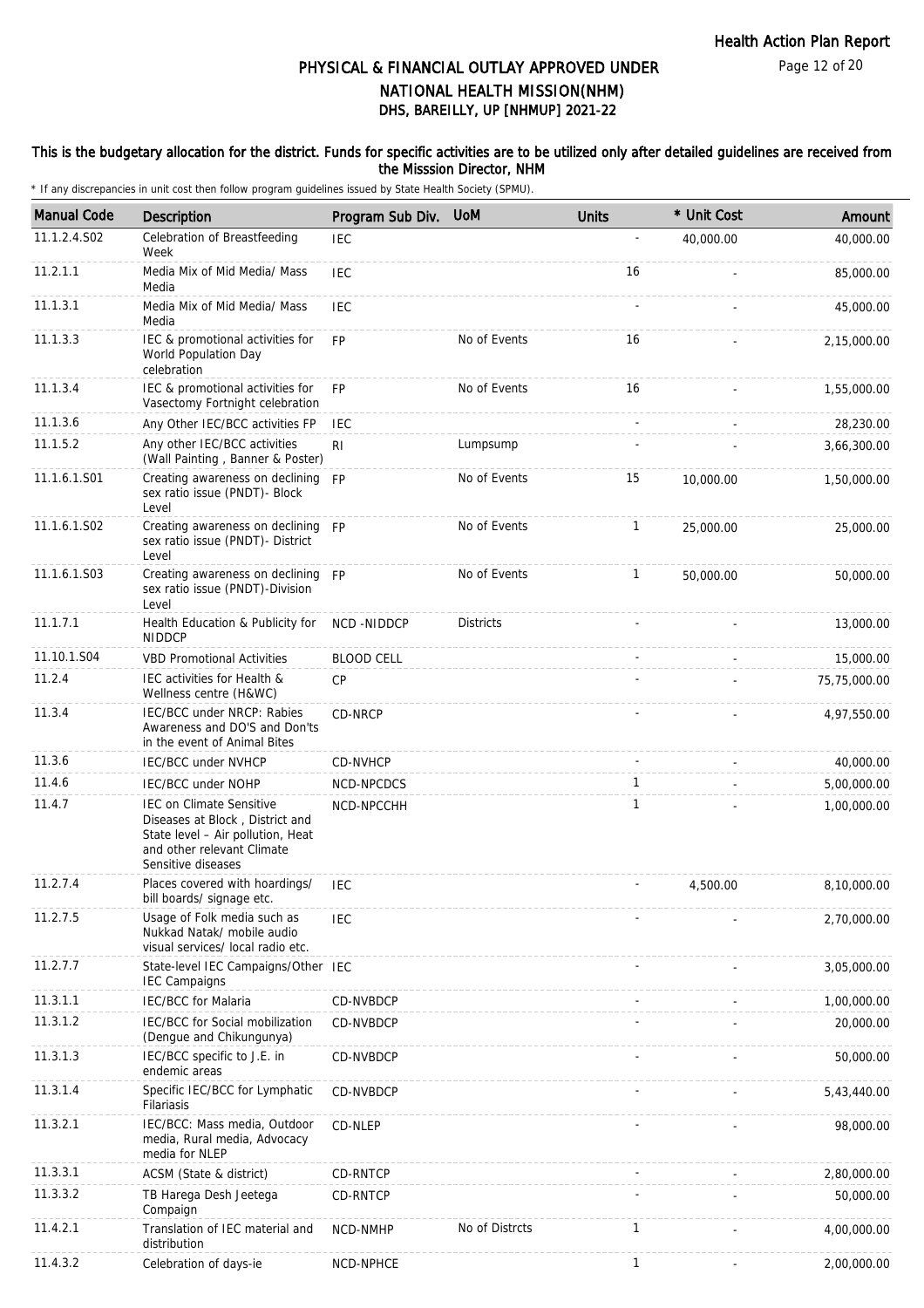Page 13 of 20

# DHS, BAREILLY, UP [NHMUP] 2021-22 PHYSICAL & FINANCIAL OUTLAY APPROVED UNDER NATIONAL HEALTH MISSION(NHM)

### This is the budgetary allocation for the district. Funds for specific activities are to be utilized only after detailed guidelines are received from the Misssion Director, NHM

| <b>Manual Code</b> | <b>Description</b>                                                                                                                                         | Program Sub Div. UoM |                               | <b>Units</b> | * Unit Cost | Amount       |
|--------------------|------------------------------------------------------------------------------------------------------------------------------------------------------------|----------------------|-------------------------------|--------------|-------------|--------------|
|                    | International Day for older<br>persons                                                                                                                     |                      |                               |              |             |              |
| 11.4.4.1           | IEC/SBCC for NTCP                                                                                                                                          | NCD-NTCP             |                               | $\mathbf{1}$ |             | 7,00,000.00  |
| 11.4.5.2           | <b>IEC/BCC for District NCD Cell</b>                                                                                                                       | NCD-NPCDCS           | No of Distrcts                | $\mathbf{1}$ |             | 3,00,000.00  |
| 11.4.9.1.1         | <b>IEC for NPPCD</b>                                                                                                                                       | NCD-NPPCD            | Lumpsump                      |              |             | 1,00,000.00  |
| 11.2.7.2           | <b>Targeting Naturally Occurring</b><br>Gathering of People/ Health Mela                                                                                   | <b>IEC</b>           |                               |              |             | 10,82,000.00 |
| 12.1.1.1           | Printing of MDR formats                                                                                                                                    | MН                   | No of format                  | 300          |             | 9,000.00     |
| 12.1.1.2           | Printing of MCP cards, safe<br>motherhood booklets etc.                                                                                                    | MH                   | No of MCP<br>card             | 138000       |             | 23,46,000.00 |
| 12.1.1.3           | Printing of labor room registers<br>and casesheets/ LaQshya related<br>printing                                                                            | MH                   | No of Case<br>sheet           | 41800        |             | 4,18,000.00  |
| 12.1.1.4           | Printing cost for MAA<br>programme                                                                                                                         | <b>CH</b>            | No of Distrcts                | $\mathbf{1}$ |             | 38,172.00    |
| 12.1.1.5           | Any other (Printing of CAC<br>Format)                                                                                                                      | FP                   | No of format                  | 375          |             | 56,250.00    |
| 12.1.2.4           | Printing of Child Death Review<br>formats                                                                                                                  | СH                   | No of format                  | 139230       |             | 69,615.00    |
| 12.1.2.5           | Printing of compliance cards and CH<br>reporting formats for National<br>Iron Plus Initiative-for 6-59<br>months age group and for 5-10<br>years age group |                      | No of Register<br>/ Formats   | $\mathbf{1}$ |             | 41,353.00    |
| 12.1.2.6           | Printing of IEC materials and<br>reporting formats etc. for<br>National Deworming Day                                                                      | <b>RKSK</b>          |                               | 14774        |             | 4,22,595.00  |
| 12.1.2.7           | Printing of IEC Materials and<br>monitoring formats for IDCF                                                                                               | CH                   | No of Distrcts                | 1            |             | 1,18,000.00  |
| 12.1.2.10          | Printing (SNCU data<br>management)                                                                                                                         | <b>CH</b>            | No of Units                   | $\mathbf{1}$ |             | 1,00,000.00  |
| 12.1.2.11          | Printing of HBNC referral cards<br>and other formats                                                                                                       | CH                   | No of format                  | 808673       |             | 4,04,337.00  |
| 12.1.3.3           | Printing of FP Manuals,<br>Guidelines, etc.                                                                                                                | FP                   | Lumpsump                      | $\mathbf{1}$ |             | 3,96,645.00  |
| 12.1.6.1           | Printing and dissemination of<br>Immunization cards, tally sheets,<br>monitoring forms etc.                                                                | R <sub>l</sub>       | No of<br><b>Benificieries</b> | 158693       |             | 15,86,930.00 |
| 12.3.4             | Printing for formats/registers<br>under NVHCP                                                                                                              | CD-NVHCP             |                               |              |             | 5,500.00     |
| 12.3.5.1           | Printing of form P,L, S under<br><b>IDSP</b> progrm                                                                                                        | CD-IDSP              |                               |              |             | 65,832.00    |
| 12.3.6             | Printing fo formats for<br>monitoring and surrveilence<br><b>NRCP</b>                                                                                      | CD-NRCP              |                               |              |             | 77,143.00    |
| 12.2.8.S02         | Printing of Sub Centre and<br><b>VHSNC Register</b>                                                                                                        | CP                   |                               |              |             | 2,53,500.00  |
| 12.2.2.1           | Printing of ASHA diary                                                                                                                                     | CP                   | No of ASHA &<br>AF            |              |             | 6,01,300.00  |
| 12.2.2.2           | Printing of ASHA Modules and<br>formats                                                                                                                    | <b>CP</b>            | Lumpsump                      |              |             | 95,350.00    |
| 12.2.2.3           | Printing of CBAC format                                                                                                                                    | CP                   |                               |              |             | 32,68,570.00 |
| 12.2.3.1           | Printing of cards for screening of<br>children for hemoglobinopathies                                                                                      | <b>BLOOD CELL</b>    | Lumpsump                      |              |             | 25,000.00    |
| 12.2.4.1           | Printing of HMIS Formats                                                                                                                                   | <b>MIS</b>           | Lumpsump                      |              |             | 1,00,134.00  |
| 12.2.4.3           | Printing of MCTS follow-up<br>formats/ services due list/ work<br>plan                                                                                     | <b>MIS</b>           | No of ASHA                    | 2903         |             | 1,04,504.00  |
| 12.2.5.1           | Printing Activites for Ayushman<br>Bharat H&WC                                                                                                             | CP                   | No.of Register                |              |             | 32,550.00    |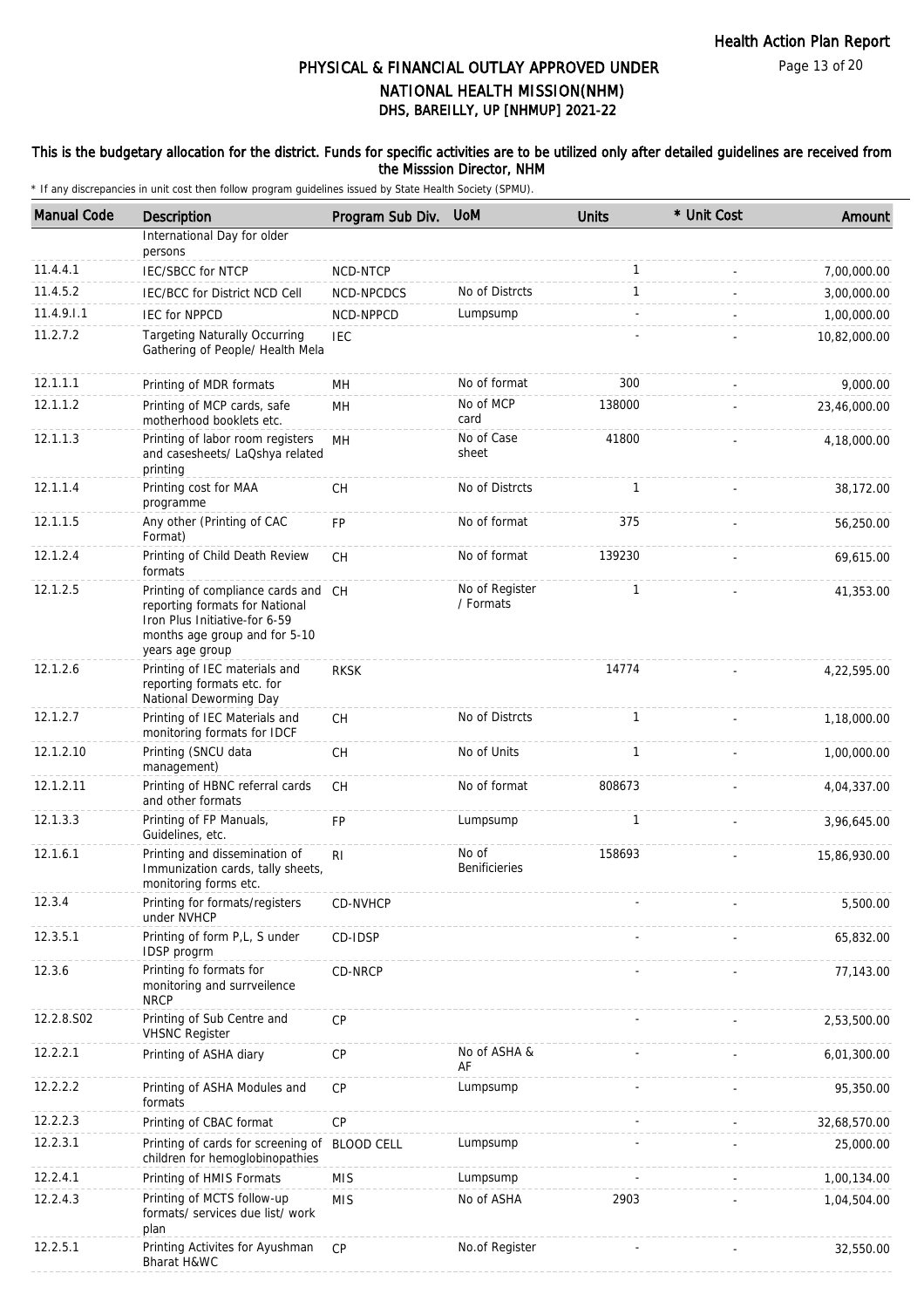Page 14 of 20

## DHS, BAREILLY, UP [NHMUP] 2021-22 PHYSICAL & FINANCIAL OUTLAY APPROVED UNDER NATIONAL HEALTH MISSION(NHM)

#### This is the budgetary allocation for the district. Funds for specific activities are to be utilized only after detailed guidelines are received from the Misssion Director, NHM

| <b>Manual Code</b> | Description                                                                                     | Program Sub Div. | <b>UoM</b>          | <b>Units</b>   | * Unit Cost | Amount         |
|--------------------|-------------------------------------------------------------------------------------------------|------------------|---------------------|----------------|-------------|----------------|
| 12.3.1.1           | Printing of forms/registers for<br>Lymphatic Filariasis                                         | CD-NVBDCP        |                     |                |             | 2,87,040.00    |
| 12.3.1.3           | Printing of recording and<br>reporting forms/registers for<br>Malaria                           | CD-NVBDCP        |                     |                |             | 25,000.00      |
| 12.3.2.1           | Printing works                                                                                  | CD-NLEP          |                     |                |             | 25,000.00      |
| 12.3.3.1           | Printing (ACSM)                                                                                 | CD-RNTCP         |                     |                |             | 6,50,000.00    |
| 12.3.3.2           | Printing                                                                                        | <b>CD-RNTCP</b>  |                     |                |             | 5,10,000.00    |
| 12.4.4.1           | Printing of Challan Books under<br><b>NTCP</b>                                                  | NCD-NTCP         |                     | 1              |             | 21,000.00      |
| 12.4.5.1           | Patient referral cards at PHC<br>Level                                                          | NCD-NPCDCS       | No of PHC           | $\mathbf{1}$   |             | 1,60,000.00    |
| 12.4.5.2           | Patient referral cards at Sub-<br>centre level                                                  | NCD-NPCDCS       |                     |                |             | 5,16,250.00    |
| 13.2.1             | Assessments                                                                                     | QA               | No of Units         | $\blacksquare$ | 8,000.00    | 16,000.00      |
| 13.2.2             | Kayakalp Awards                                                                                 | QA               |                     | 5              |             | 4,50,000.00    |
| 14.1.1.3.S02       | Divisional Logistic Manager                                                                     | <b>FP</b>        |                     | $\mathbf{1}$   |             | 5,29,200.00    |
| 14.1.1.3.S03       | District Logistic Manager                                                                       | FP               |                     | 1              |             | 4,63,050.00    |
| 14.2.3.S01         | Implementation of FP-LMIS<br>Division- Transportation Cost                                      | FP               | Yearly              | 1              | 1,61,555.00 | 1,61,555.00    |
| 14.2.3.S02         | Implementation of FP-LMIS<br>District-Transportation Cost                                       | <b>FP</b>        | Yearly              | $\mathbf{1}$   | 74,973.00   | 74,973.00      |
| 14.2.4.1           | Alternative vaccine delivery in<br>hard to reach areas                                          | R <sub>l</sub>   | No of Session       | 11206          | 200.00      | 22,41,200.00   |
| 14.2.5             | Alternative Vaccine Delivery in<br>other areas                                                  | R <sub>l</sub>   | No of Session       | 44856          | 90.00       | 40,37,040.00   |
| 14.2.6             | POL for vaccine delivery from<br>State to district and from district<br>to PHC/CHCs             | R <sub>l</sub>   | <b>Districts</b>    | $\mathbf{1}$   | 2,00,000.00 | 2,00,000.00    |
| 14.2.7             | Cold chain maintenance                                                                          | R <sub>l</sub>   | No of Points        |                |             | 1,01,000.00    |
| 14.2.11            | Vehicle Hiring (NTEP)                                                                           | CD-RNTCP         |                     |                |             | 3,16,000.00    |
| 14.2.12            | Drug transportation charges                                                                     | CD-RNTCP         |                     |                |             | 2,00,000.00    |
| 14.2.13            | Sample transportation cost<br>under NVHCP                                                       | CD-NVHCP         |                     |                |             | 3,000.00       |
| 14.2.14.S01        | Other Oprational Cost for State,<br>Regional and District Drug Ware<br>Houses                   | R <sub>l</sub>   |                     |                |             | 12,45,148.00   |
| 15.4.2             | Reimbursement for cataract<br>operation for NGO and Private<br>Practitioners                    | NCD-NPCB         | No of Cases         |                |             | 1,91,82,000.00 |
| 15.4.3.1           | Diabetic Retinopathy                                                                            | NCD-NPCB         | No of Cases         |                |             | 1,86,000.00    |
| 15.4.3.2           | childhood Blindness                                                                             | NCD-NPCB         | No of Cases         |                |             | 1,86,000.00    |
| 15.4.3.3           | Glaucoma                                                                                        | NCD-NPCB         | No of Cases         |                |             | 1,86,000.00    |
| 15.4.3.4           | Keratoplastiy                                                                                   | NCD-NPCB         | No of Cases         |                |             | 2,10,000.00    |
| 15.4.3.5           | Vitreoretinal Surgery                                                                           | NCD-NPCB         | No of Cases         |                |             | 2,80,000.00    |
| 15.3.3.3           | Private Provider Incentive                                                                      | CD-RNTCP         |                     |                |             | 33,84,000.00   |
| 15.3.1.2           | Inter-sectoral convergence                                                                      | CD-NVBDCP        |                     |                |             | 7,000.00       |
| 16.1.1.1.1         | State                                                                                           | PM               |                     | 41             |             | 12,300.00      |
| 16.1.1.4           | Prepare detailed operational plan RBSK<br>for RBSK across districts<br>(including cost of plan) |                  | No of Block         | 15             | 500.00      | 7,500.00       |
| 16.1.1.6           | To develop micro plan at sub-<br>centre level                                                   | R <sub>l</sub>   | No of Sub<br>Centre | 398            | 100.00      | 39,800.00      |
| 16.1.1.7           | For consolidation of micro plans<br>at block level                                              | R <sub>l</sub>   | No of Block         | 38             | 1,000.00    | 38,000.00      |
| 16.1.1.9           | Others (Laptop and mobility<br>support for Dist. MI&E Officer)                                  | <b>MIS</b>       |                     |                |             | 56,400.00      |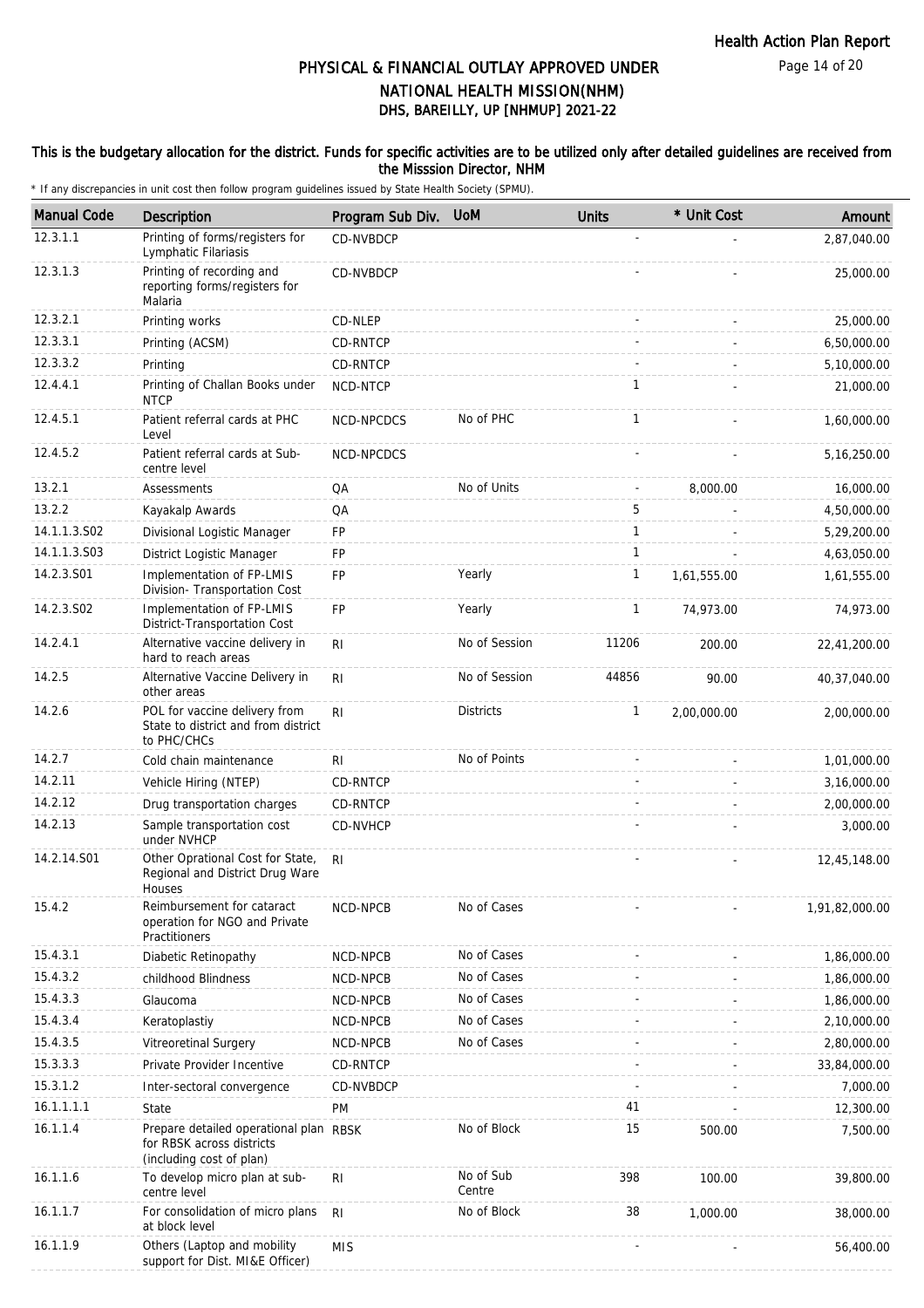#### This is the budgetary allocation for the district. Funds for specific activities are to be utilized only after detailed guidelines are received from the Misssion Director, NHM

| <b>Manual Code</b> | Description                                                                                                                         | Program Sub Div. | <b>UoM</b>                                   | <b>Units</b>   | * Unit Cost | Amount       |
|--------------------|-------------------------------------------------------------------------------------------------------------------------------------|------------------|----------------------------------------------|----------------|-------------|--------------|
| 16.1.2.1.6         | Review meetings/ workshops<br>under RKSK                                                                                            | <b>RKSK</b>      |                                              | 4              |             | 32,000.00    |
| 16.1.2.1.7         | RBSK Convergence/Monitoring<br>meetings                                                                                             | <b>RBSK</b>      | No of<br>Meetings                            | 3              | 500.00      | 22,500.00    |
| 16.1.2.1.14        | Quarterly review meetings<br>exclusive for RI at district level<br>with Block MOs, CDPO, and<br>other stake holders                 | R <sub>l</sub>   | No. of<br>Participants                       | 720            |             | 72,000.00    |
| 16.1.2.1.15        | Quarterly review meetings<br>exclusive for RI at block level                                                                        | R <sub>1</sub>   | Lumpsump                                     |                |             | 1,02,000.00  |
| 16.1.2.1.16        | <b>IDSP Meetings</b>                                                                                                                | CD-IDSP          |                                              |                |             | 16,000.00    |
| 16.1.2.1.17        | State Task Force, State<br><b>Technical Advisory Committee</b><br>meeting, District coordination<br>meeting (Lymphatic Filariasis)  | CD-NVBDCP        |                                              |                |             | 60,000.00    |
| 16.1.2.1.21        | Medical Colleges (Any meetings)                                                                                                     | CD-RNTCP         |                                              | $\sim$         |             | 30,000.00    |
| 16.1.2.1.22        | Monthly meeting with the<br>hospital staff                                                                                          | NCD-NTCP         |                                              | 1              |             | 48,000.00    |
| 16.1.2.1.24        | Sensitization workshop/ Meeting<br>of the State Program Officers<br>and District level Health Officers                              | NCD-NPCCHH       |                                              | $\mathbf{1}$   |             | 25,000.00    |
| 16.1.2.1.28.S01    | District Level MDR Review<br>Meeting                                                                                                | MН               | No of District<br>level MDR<br>meetings      | 6              |             | 18,000.00    |
| 16.1.2.1.28.S02    | Divisional Level MDR Review<br>Meeting                                                                                              | MН               | No of<br>Divisional<br>Level MDR<br>Meetings | $\overline{4}$ |             | 40,000.00    |
| 16.1.2.2.3         | State/ District Quality Assurance<br>Unit (Monitoring & Supervision)                                                                | QA               |                                              |                |             | 7,80,000.00  |
| 16.1.2.2.8         | Monitoring & Supervision<br>(Lymphatic Filariasis)                                                                                  | CD-NVBDCP        |                                              |                |             | 60,000.00    |
| 16.1.2.2.12        | District NCD Cell                                                                                                                   | NCD-NPCDCS       |                                              | $\mathbf{1}$   |             | 2,00,000.00  |
| 16.1.2.2.13        | Supervision and Monitoring                                                                                                          | CD-RNTCP         |                                              |                |             | 12,00,000.00 |
| 16.1.2.2.16        | Monitoring and Surveillance<br>(review meetings, Travel) under<br><b>NRCP</b>                                                       | CD-NRCP          |                                              |                |             | 50,000.00    |
| 16.1.2.S01         | Operational Cost and Mobilty<br>Support for District FPLMIS<br>Managers                                                             | <b>FP</b>        | <b>Districts</b>                             | 2              |             | 3,12,000.00  |
| 16.1.3.1.1         | Mobility Support for SPMU/State                                                                                                     | МE               |                                              |                |             | 1,14,000.00  |
| 16.1.3.1.2         | Mobility and communication<br>support for RKSK district<br>coordinator/consultant                                                   | <b>RKSK</b>      | No of Visits                                 | 1              | 300.00      | 31,800.00    |
| 16.1.3.1.4         | Mobility Costs for ASHA<br>Resource Centre/ASHA<br>Mentoring Group (Kindly Specify)                                                 | <b>CP</b>        |                                              |                |             | 6,92,000.00  |
| 16.1.3.1.9         | Mobility support for Rapid<br>Response Team                                                                                         | CD-NVBDCP        |                                              |                |             | 1,55,250.00  |
| 16.1.3.1.13        | Vehicle Operation (POL) (NTEP)                                                                                                      | CD-RNTCP         |                                              |                |             | 16,45,000.00 |
| 16.1.3.1.14        | Vehicle hiring (NTEP)                                                                                                               | CD-RNTCP         |                                              |                |             | 10,44,000.00 |
| 16.1.3.1.18.2      | Hiring of Operational Vehicle<br>under NTCP                                                                                         | NCD-NTCP         |                                              | 1              |             | 4,80,000.00  |
| 16.1.3.2.1         | Zonal Entomological units                                                                                                           | CD-NVBDCP        |                                              |                |             | 5,00,000.00  |
| 16.1.3.3.1         | PM activities for World<br>Population Day' celebration<br>(Only mobility cost): funds<br>earmarked for district level<br>activities | <b>FP</b>        | No of Events                                 | $\mathbf{1}$   | 20,000.00   | 20,000.00    |
| 16.1.3.3.2         | PM activities for Vasectomy<br>Fortnight celebration (Only                                                                          | <b>FP</b>        | No of Events                                 | $\mathbf{1}$   | 5,000.00    | 5,000.00     |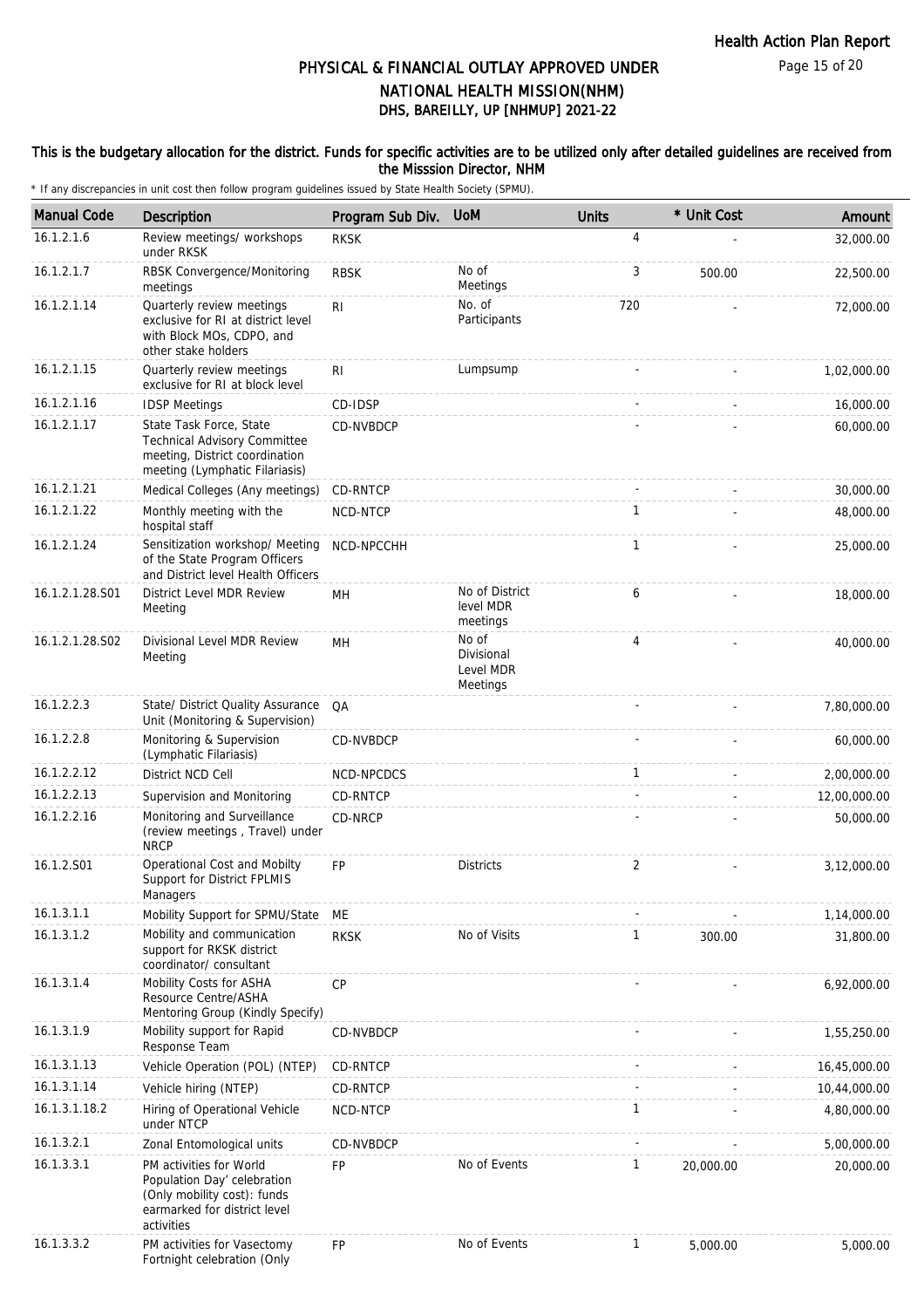#### This is the budgetary allocation for the district. Funds for specific activities are to be utilized only after detailed guidelines are received from the Misssion Director, NHM

| <b>Manual Code</b> | Description                                                                                                                                           | Program Sub Div. | <b>UoM</b>                                                      | <b>Units</b> | * Unit Cost | Amount       |
|--------------------|-------------------------------------------------------------------------------------------------------------------------------------------------------|------------------|-----------------------------------------------------------------|--------------|-------------|--------------|
|                    | mobility cost): funds earmarked<br>for district level activities                                                                                      |                  |                                                                 |              |             |              |
| 16.1.3.3.3.S01     | Mobility Support for District -<br>M&E                                                                                                                | <b>ME</b>        | 02 Taxis hired<br>at Dist. for SS<br>@33000/Vehic<br>le         | 36           | 33,000.00   | 11,88,000.00 |
| 16.1.3.3.3.S03     | Mobilty Support for CHO TA/DA                                                                                                                         | CP               | No. of CHO                                                      |              | 500.00      | 10,45,500.00 |
| 16.1.3.3.5         | Mobility Costs for ASHA<br>Resource Centre/ASHA<br>Mentoring Group (Kindly Specify)                                                                   | CP               |                                                                 |              |             | 10,000.00    |
| 16.1.3.3.7         | Mobility Support for supervision<br>for district level officers.                                                                                      | RI               | No of Distrcts                                                  |              |             | 3,00,000.00  |
| 16.1.3.3.8         | MOBILITY: Travel Cost, POL,<br>etc. during outbreak<br>investigations and field visits for<br>monitoring programme activities<br>at DSU on need basis | CD-IDSP          |                                                                 |              |             | 7,20,000.00  |
| 16.1.3.3.9         | Monitoring, Evaluation &<br>Supervision & Epidemic<br>Preparedness (Only Mobility<br>Expenses)                                                        |                  |                                                                 |              |             | 1,98,000.00  |
| 16.1.3.3.10        | Travel expenses - Contractual<br>Staff at District level                                                                                              | CD-NLEP          |                                                                 |              |             | 25,000.00    |
| 16.1.3.3.11        | Mobility Support: District Cell                                                                                                                       | CD-NLEP          |                                                                 |              |             | 1,50,000.00  |
| 16.1.3.3.12        | Medical Colleges (All service<br>delivery to be budgeted under<br>B.30)                                                                               | CD-RNTCP         |                                                                 |              |             | 36,000.00    |
| 16.1.3.3.13        | Miscellaneous/ Travel                                                                                                                                 | NCD-NMHP         |                                                                 | 1            |             | 5,00,000.00  |
| 16.1.3.3.14        | <b>Enforcement Squads</b>                                                                                                                             | NCD-NTCP         |                                                                 | $\mathbf{1}$ |             | 10,000.00    |
| 16.1.3.3.16        | District NCD Cell (TA, DA, POL)                                                                                                                       | NCD-NPCDCS       |                                                                 | 1            |             | 2,00,000.00  |
| 16.1.3.3.17.S01    | Mission Parivar Vikas Campaign                                                                                                                        | <b>FP</b>        | No of<br>Campaign                                               | 28           | 1,000.00    | 28,000.00    |
| 16.1.3.3.17.S04    | Mobility Support for District<br>Maternal Health Consultant                                                                                           | <b>MH</b>        | No fo<br>Mentoring &<br>Support visit                           | 12           |             | 1,20,000.00  |
| 16.1.3.4.1         | PM activities for World<br>Population Day' celebration<br>(Only mobility cost): funds<br>earmarked for block level<br>activities                      | <b>FP</b>        | No of Events                                                    | 15           | 1,000.00    | 15,000.00    |
| 16.1.3.4.2         | PM activities for Vasectomy<br>Fortnight celebration (Only<br>mobility cost): funds earmarked<br>for block level activities                           | <b>FP</b>        | No of Events                                                    | 15           | 1,000.00    | 15,000.00    |
| 16.1.3.4.3.S01     | Mobility for Supportive<br>Supervision At Block Level-M&E                                                                                             | ME               | 01 Taxi hired<br>at Block level<br>for SS<br>@33000/Vehic<br>le |              | 33,000.00   | 59,40,000.00 |
| 16.1.3.4.3.502     | Mobility Support &<br>Commnication cost for BCPM                                                                                                      | CP               | No. of BCPM                                                     |              | 5.100.00    | 9,18,000.00  |
| 16.1.3.4.5.S01     | Communication Cost for HWC<br>Staff                                                                                                                   | CP               |                                                                 |              |             | 8,71,250.00  |
| 16.1.4.1.1         | JSY Administrative Expenses                                                                                                                           | MH               | As per<br><b>Deliveries</b><br>Load                             |              |             | 25,12,960.00 |
| 16.1.4.1.5         | Office expenses on telephone,<br>fax, Broadband Expenses &<br>Other Miscellaneous<br>Expenditures                                                     | CD-IDSP          |                                                                 |              |             | 2,55,000.00  |
| 16.1.4.1.6         | contingency support                                                                                                                                   | CD-NVBDCP        |                                                                 |              |             | 50,000.00    |
| 16.1.4.1.10        | Office Operation (Miscellaneous)                                                                                                                      | CD-RNTCP         |                                                                 |              |             | 7,95,000.00  |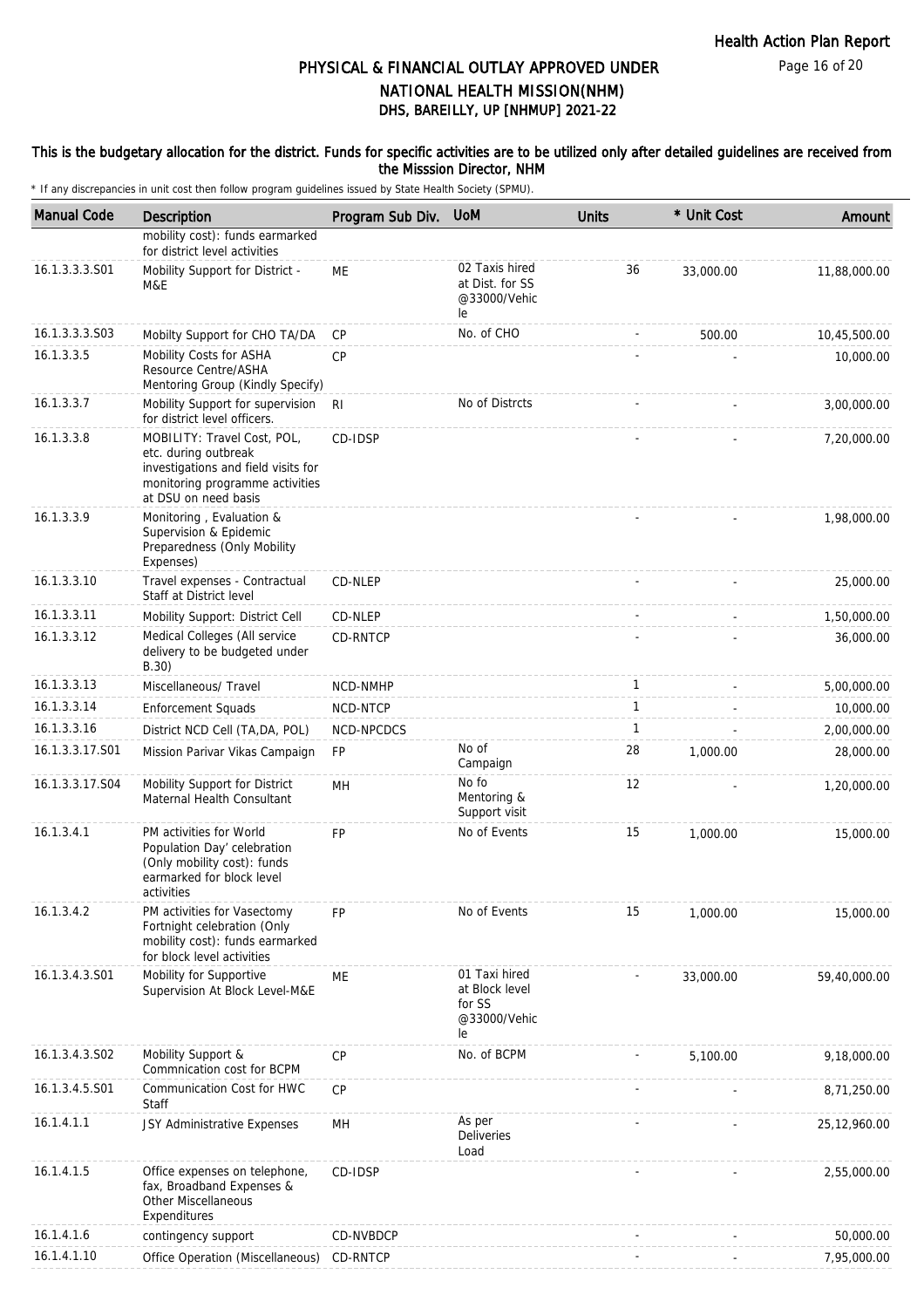Page 17 of 20

# DHS, BAREILLY, UP [NHMUP] 2021-22 PHYSICAL & FINANCIAL OUTLAY APPROVED UNDER NATIONAL HEALTH MISSION(NHM)

#### This is the budgetary allocation for the district. Funds for specific activities are to be utilized only after detailed guidelines are received from the Misssion Director, NHM

| <b>Manual Code</b> | Description                                                                                       | Program Sub Div. | <b>UoM</b>                           | <b>Units</b> | * Unit Cost | Amount       |
|--------------------|---------------------------------------------------------------------------------------------------|------------------|--------------------------------------|--------------|-------------|--------------|
| 16.1.4.1.11        | Tobacco Cessation Centre (TCC):<br><b>Office Expenses</b>                                         | NCD-NTCP         |                                      | $\mathbf{1}$ |             | 1,00,000.00  |
| 16.1.4.2.1         | District Quality Assurance Unit<br>(Operational cost)                                             | QA               |                                      |              |             | 8,52,000.00  |
| 16.1.4.2.4         | Office operation & Maintenance -<br>District Cell                                                 | CD-NLEP          |                                      |              |             | 35,000.00    |
| 16.1.4.2.5         | District Cell - Consumables                                                                       | CD-NLEP          |                                      | $\sim$       |             | 30,000.00    |
| 16.1.4.2.6         | Operational expenses of the<br>district centre : rent, telephone<br>expenses, website etc.        | NCD-NMHP         |                                      | 1            |             | 10,000.00    |
| 16.1.4.2.8         | District Tobacco Control Cell<br>(DTCC): Misc./Office Expenses                                    | NCD-NTCP         |                                      | $\mathbf{1}$ |             | 5,00,000.00  |
| 16.1.4.2.9         | District NCD Cell (Contingency)                                                                   | NCD-NPCDCS       |                                      | $\mathbf{1}$ |             | 1,00,000.00  |
| 16.1.4.3.1         | SNCU Data management<br>(excluding HR)                                                            | СH               | No of Units                          | 1            | 1,00,000.00 | 60,000.00    |
| 16.1.5.2.1         | Minor repairs and AMC of<br>IT/office equipment supplied<br>under IDSP                            | CD-IDSP          |                                      |              |             | 10,000.00    |
| 16.1.5.2.4         | Vehicle Operation (Maintenance)                                                                   | CD-RNTCP         |                                      |              |             | 27,000.00    |
| 16.1.5.3.1         | PM activities under Micronutrient RI<br>Supplementation Programme                                 |                  | Lumpsump                             |              |             | 6,16,000.00  |
| 16.1.5.3.3         | Concurrent Audit system                                                                           | <b>FD</b>        |                                      |              |             | 1,44,000.00  |
| 16.1.5.3.7         | Epidemic preparedness (Dengue<br>& Chikungunya)                                                   | CD-NVBDCP        |                                      |              |             | 35,000.00    |
| 16.1.5.3.16.S05    | <b>DPMU Operational Cost</b>                                                                      | <b>HR</b>        |                                      | $\mathbf{1}$ |             | 13,76,220.00 |
| 16.1.5.3.16.S06    | <b>BPMU Oprational Cost</b>                                                                       | <b>HR</b>        |                                      | 15           |             | 31,25,520.00 |
| 16.1.5.3.16.S09    | Oprational Cost for RBSK                                                                          | <b>RBSK</b>      | No of DEIC<br>Manager                | $\mathbf{1}$ | 10,000.00   | 10,000.00    |
| 16.1.5.3.16.S10    | Operational cost of RBSK-MHT                                                                      | <b>RBSK</b>      | No of Team                           | 30           | 14,000.00   | 4,20,000.00  |
| 16.1.5.3.16.S15    | Office & Administrative Expence<br>for State & District Rabies<br>Program                         | CD-NRCP          |                                      |              |             | 12,000.00    |
| 16.1.5.3.16.S18    | Office operational cost & other<br>office expences unedr NPCB                                     | <b>NCD-NPCB</b>  |                                      |              |             | 1,00,000.00  |
| 16.1.5.3.16.S22.   | Annual Maint. & operation of<br>WIC/WIF at state and division<br>level under RI                   | R <sub>l</sub>   | No of Points                         | 4            | 40,000.00   | 1,60,000.00  |
| 16.1.5.3.16.S22.   | Electrictity Bill of WIC/WIF at<br>state and division level under RI                              | RI               | No of Points                         | Δ            | 1,00,000.00 | 4,00,000.00  |
| 16.1.5.3.16.S22.   | Pol & Opex of DG set of Vaccine<br>Storage at state and division<br>level under RI                | -RI              | No of Points                         |              | 2,00,000.00 | 2,00,000.00  |
| 16.1.5.3.16.S22.   | Pol & Opex of DG set of Vaccine<br>Storage at District level & other<br>Cold Chain Point under RI | R <sub>l</sub>   | <b>Districts</b>                     |              | 1,20,000.00 | 1,20,000.00  |
| 16.1.5.3.16.S25    | Operational Cost for District<br>Maternal Health Consultant                                       | MH               | No of monthly<br>operational<br>cost |              |             | 1,20,000.00  |
| 16.2.1.S01         | Divisional Data Assistant                                                                         | FP               | No of<br>HR/MONTH                    | $\mathbf{1}$ | 25,358.00   | 3,19,511.00  |
| 16.2.1.S02         | Data Entry Operator                                                                               | FP               | No of<br>HR/MONTH                    | 1            | 14,071.00   | 2,55,259.00  |
| 16.2.1.S11         | Contigency District PCPNDT Cell                                                                   | FP               | No of<br>District/Month              | $\mathbf{1}$ | 5,000.00    | 5,000.00     |
| 16.2.1.S12         | Contigency Division PCPNDT Cell FP                                                                |                  | No of<br>Div/Month                   | $\mathbf{1}$ | 10,000.00   | 10,000.00    |
| 16.2.2.S02         | Division Level Mobility Support<br>for PNDT Team                                                  | FP               | No of Division                       | 1            | 10,000.00   | 10,000.00    |
| 16.2.2.S03         | District Level Mobility Support<br>for PNDT Team                                                  | FP               | No of Distrcts                       | 1            | 50,000.00   | 50,000.00    |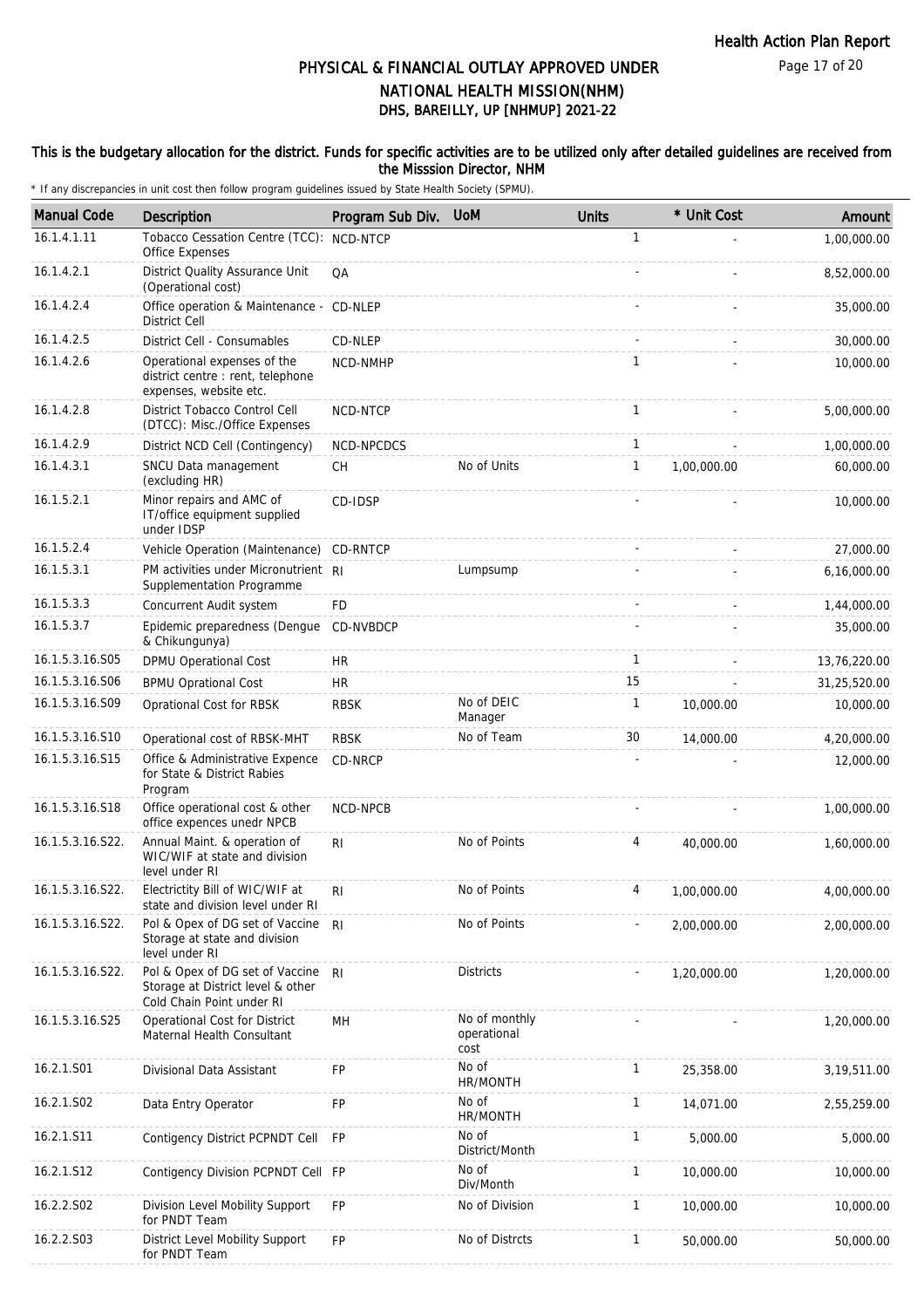#### This is the budgetary allocation for the district. Funds for specific activities are to be utilized only after detailed guidelines are received from the Misssion Director, NHM

| <b>Manual Code</b> | Description                                                                      | Program Sub Div. | <b>UoM</b>                      | <b>Units</b>   | * Unit Cost | Amount         |
|--------------------|----------------------------------------------------------------------------------|------------------|---------------------------------|----------------|-------------|----------------|
| 16.3.2.S01         | Mobility Support for HMIS &<br><b>MCTS Block Level</b>                           | <b>MIS</b>       |                                 | 15             |             | 54,000.00      |
| 16.3.2.S02         | Mobility Support for HMIS &<br><b>MCTS Division Level</b>                        | <b>MIS</b>       |                                 |                |             | 1,76,400.00    |
| 16.3.3.S01         | Operational cost for HMIS &<br>MCTS-AMC                                          | <b>MIS</b>       |                                 |                |             | 1,49,600.00    |
| 16.3.3.S02         | Operational cost for HMIS &<br>MCTS-Internet                                     | <b>MIS</b>       |                                 |                |             | 2,34,000.00    |
| 16.3.3.S03         | Operational cost for HMIS &<br>MCTS-Office Expenditure                           | <b>MIS</b>       |                                 |                |             | 3,24,000.00    |
| 16.3.3.S04         | Operational cost for HMIS &<br>MCTS-Recurring Charges for<br><b>ANMOL Tablet</b> | <b>MIS</b>       |                                 | 607            |             | 21,85,200.00   |
| 16.4.1.3.5.S05     | Regional Coordinator CP                                                          | <b>CP</b>        |                                 |                |             | 6,15,054.00    |
| 16.4.2.1.1.S01     | District Programme Manager                                                       | <b>HR</b>        |                                 | 1              |             | 6,61,632.00    |
| 16.4.2.1.1.S02     | <b>District Community Process</b><br>Manager                                     | HR.              |                                 | 1              |             | 5,38,488.00    |
| 16.4.2.1.1.S04     | <b>District Accounts Manager</b>                                                 | HR               |                                 | $\mathbf{1}$   |             | 5,38,488.00    |
| 16.4.2.1.1.S05     | District Data Cum Account<br>Assistant                                           | HR               |                                 | $\mathbf{1}$   |             | 3,67,548.00    |
| 16.4.2.1.1.S06     | DEIC manager                                                                     | <b>RBSK</b>      |                                 | $\mathbf{1}$   |             | 1,98,000.00    |
| 16.4.2.1.1.S09     | Support Staff                                                                    | HR.              |                                 | 1              |             | 2,00,775.00    |
| 16.4.2.1.1.S11     | District M I & E Officer                                                         | <b>MIS</b>       |                                 |                |             | 1,80,000.00    |
| 16.4.2.1.2.S01     | <b>RKSK Consultant</b>                                                           | <b>RKSK</b>      |                                 | $\mathbf{1}$   |             | 4,82,252.00    |
| 16.4.2.1.2.502     | District Consultant(MH)                                                          | MH               | No of District<br>Consultant MH | 1              |             | 5,29,200.00    |
| 16.4.2.1.2.S04     | District Hospital Quality Manager                                                | QA               |                                 | 2              |             | 11,21,000.00   |
| 16.4.2.1.2.S05     | <b>District Consultant Quality</b><br>Assurance                                  | QA               |                                 | $\mathbf{1}$   |             | 4,80,000.00    |
| 16.4.2.1.2.S06     | Division Consultant Public Health QA                                             |                  |                                 | $\mathbf{1}$   |             | 5,40,000.00    |
| 16.4.2.1.5.S01     | M & E Officer                                                                    | <b>MIS</b>       |                                 |                |             | 6,25,118.00    |
| 16.4.2.1.5.S02     | M & E Assistant                                                                  | <b>MIS</b>       |                                 |                |             | 2,08,373.00    |
| 16.4.2.1.8.S01     | Programme cum Admin. Asst.                                                       | QA               |                                 | 2              |             | 4,69,915.00    |
| 16.4.2.2.2.S01     | District Epidemiologist-CD-IDSP                                                  | CD-IDSP          |                                 |                |             | 9,18,918.00    |
| 16.4.2.2.2.S02     | District Leprosy Consultant-CD-<br>NLEP                                          | CD-NLEP          |                                 |                |             | 6,08,895.00    |
| 16.4.2.2.2.S03     | Consultant RTPMU                                                                 | CD-RNTCP         |                                 |                |             | 8,02,000.00    |
| 16.4.2.2.4.S01     | Sr PMDT-TB HIV Coodinators                                                       | CD-RNTCP         |                                 |                |             | 9,16,385.00    |
| 16.4.2.2.4.S02     | PPM Coordinator-RNTCP                                                            | CD-RNTCP         |                                 |                |             | 5,24,850.00    |
| 16.4.2.2.4.S03     | District Programme Coordinator-<br><b>RNTCP</b>                                  | CD-RNTCP         |                                 |                |             | 5,59,000.00    |
| 16.4.2.2.5.S01     | District Data Manager-CD-IDSP                                                    | CD-IDSP          |                                 |                |             | 3,91,822.00    |
| 16.4.2.2.5.S02     | Statistical Asst. DRTB Centre                                                    | CD-RNTCP         |                                 |                |             | 4,46,000.00    |
| 16.4.2.2.6.S01     | Senior Treatment<br>Supervisor(STS)                                              | CD-RNTCP         |                                 |                |             | 95,10,320.00   |
| 16.4.2.2.6.S03     | Senior TB Lab Supervisor(STLS)                                                   | CD-RNTCP         |                                 |                |             | 38, 14, 770.00 |
| 16.4.2.2.7.S01     | Accountant- Full time                                                            | CD-RNTCP         |                                 |                |             | 3,85,000.00    |
| 16.4.2.2.10.S02    | Office Assistant RTPMU-CD-<br><b>RNTCP</b>                                       | CD-RNTCP         |                                 |                |             | 3,84,992.00    |
| 16.4.3.1.1.S01     | Block Programme Manager                                                          | <b>HR</b>        |                                 | 15             |             | 60,64,920.00   |
| 16.4.3.1.1.S02     | <b>Block Account Manager</b>                                                     | HR               |                                 | 15             |             | 50,12,640.00   |
| 16.4.3.1.1.S03     | <b>Block Community Process</b><br>Manager                                        | CP               |                                 |                |             | 43,27,643.00   |
| 16.4.3.1.9.S03     | Data Entry Operator-HR                                                           | <b>HR</b>        |                                 | $\overline{2}$ |             | 5,57,040.00    |
| 16.4.3.1.9.S04     | Data Entry Operator-MCTS OPR                                                     | <b>MIS</b>       |                                 | 15             |             | 39,54,960.00   |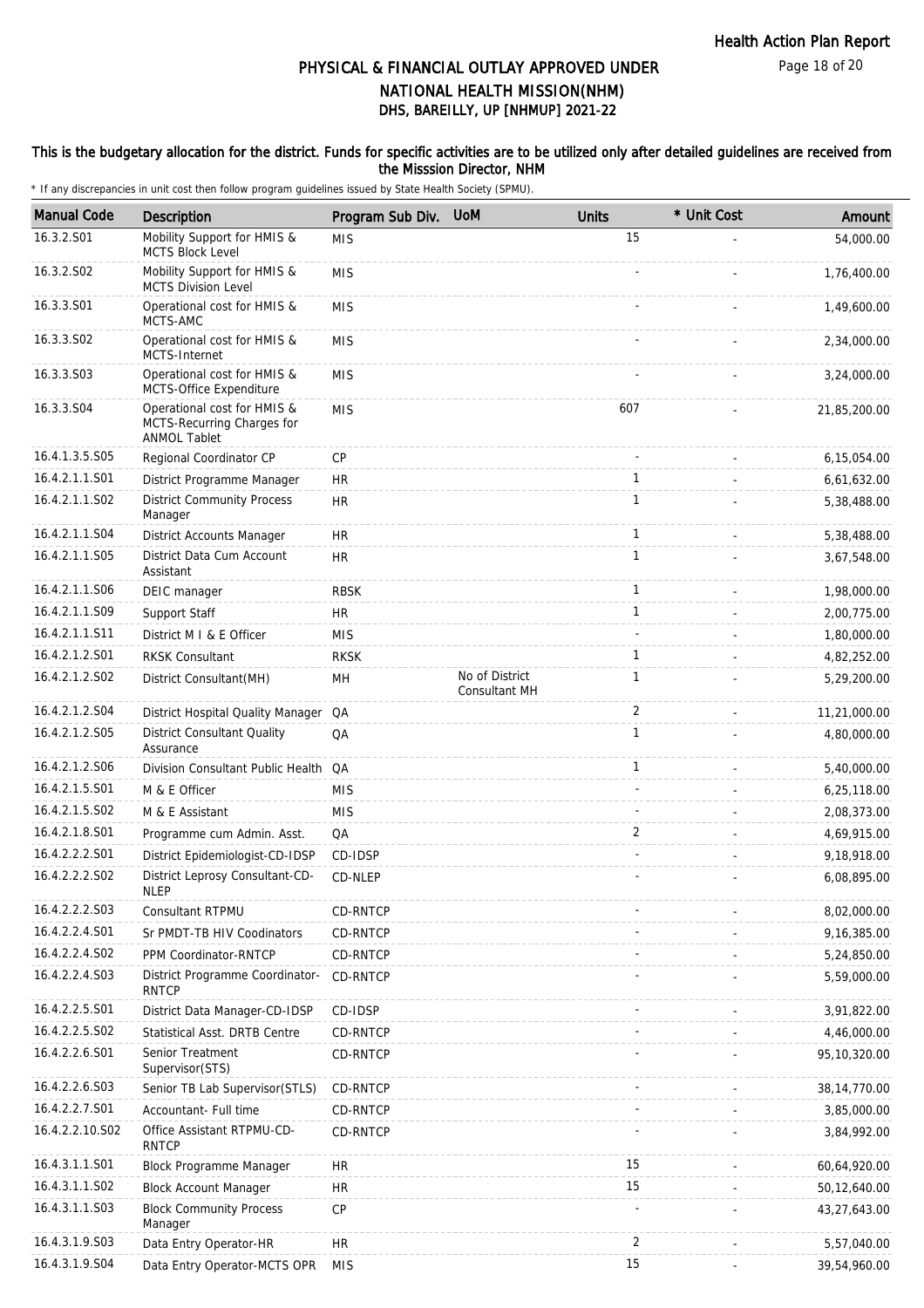#### This is the budgetary allocation for the district. Funds for specific activities are to be utilized only after detailed guidelines are received from the Misssion Director, NHM

| <b>Manual Code</b> | <b>Description</b>                                                                    | Program Sub Div. | <b>UoM</b>          | <b>Units</b> | * Unit Cost | Amount       |
|--------------------|---------------------------------------------------------------------------------------|------------------|---------------------|--------------|-------------|--------------|
|                    | 820 MIS                                                                               |                  |                     |              |             |              |
| 16.4.3.1.9.S05     | Data Entry Operator-MIS<br>Outsource                                                  | <b>MIS</b>       |                     | 72499        |             | 3,62,496.00  |
| 16.4.3.1.9.S07     | Data Entry Operator-RI                                                                | R <sub>l</sub>   |                     |              |             | 2,37,510.00  |
| 16.4.3.1.9.S08     | Data Entry Operator-RNTCP                                                             | CD-RNTCP         |                     |              |             | 11,15,000.00 |
| 16.4.3.1.9.S11     | Data Entry Operator- CD-IDSP                                                          | CD-IDSP          |                     |              |             | 2,35,413.00  |
| 16.4.3.1.9.S13     | Data Entry Operator- NBCP-<br><b>District</b>                                         | NCD-NPCB         |                     |              |             | 1,54,131.00  |
| 17.2.1             | Telemedicine/ teleconsultation<br>facility under Ayushman Bharat<br>H&WC              | CP               |                     |              |             | 19,68,000.00 |
| 17.6               | Implementation of Hospital<br>Management System                                       | <b>MIS</b>       |                     |              |             | 16,40,000.00 |
| 17.8.S05           | Internet Cost to ASHA & AF at<br><b>HWC</b>                                           | <b>CP</b>        | No of ASHA &<br>AF  |              | 200.00      | 25,92,000.00 |
| 18.1.4             | Counseling training for Service<br>Provider                                           | <b>FP</b>        | No of Batch         | $\mathbf{1}$ | 15,400.00   | 15,400.00    |
| 18.2.3             | Strengthening of Eco Platform                                                         | CP               |                     |              |             | 1,20,000.00  |
| U.1.1.1.2          | Support for implementation of<br><b>NVBDCP</b>                                        | CD-NVBDCP        |                     |              |             | 21,45,700.00 |
| U.1.3.1            | Operational Expenses of UPHCs<br>(excluding rent)                                     | <b>NUHM</b>      | No of UPHC          | 21           | 8,000.00    | 20,16,000.00 |
| U.1.3.3            | Operational Expenses of Health<br>Kiosks                                              | <b>NUHM</b>      | No of Kiosk         | 2            | 5,000.00    | 1,20,000.00  |
| U.2.1.2.S01        | Vehicle for RBSK Urban                                                                | <b>RBSK</b>      | No of Vehicle       | 2            | 33,000.00   | 3,96,000.00  |
| U.2.2.1            | Mobility support for ANM/LHV                                                          | <b>NUHM</b>      | No of ANM           | 106          | 500.00      | 6,36,000.00  |
| U.2.3.1            | <b>UHNDs</b>                                                                          | <b>NUHM</b>      | No of ANM           | 106          | 1,000.00    | 12,72,000.00 |
| U.2.3.2            | Special outreach camps in<br>slums/ vulnerable areas                                  | <b>NUHM</b>      | No of UPHC          | 21           | 6,500.00    | 8,19,000.00  |
| U.3.1.1.1          | Incentives for routine activities                                                     | <b>NUHM</b>      | No of ASHA          | 301          | 2,000.00    | 72,24,000.00 |
| U.3.1.1.2          | ASHA incentives for Ayushman<br><b>Bharat Health &amp; Wellness</b><br>Centres (H&WC) | <b>NUHM</b>      | No of ASHA          | 227          | 1,000.00    | 27,24,000.00 |
| U.3.1.1.3.S01      | Incentive for Health Promotion<br>Day for ASHAs                                       | <b>NUHM</b>      | No of ASHA          | 301          | 200.00      | 7,22,400.00  |
| U.3.1.1.3.S02      | Incentive for PMMVY for ASHAs                                                         | <b>NUHM</b>      | No of<br>Benificary | 4214         | 100.00      | 4,21,400.00  |
| U.3.1.1.3.S03      | Incentive for Dengue and<br>chikenguiniya for ASHAs                                   | CD-NVBDCP        |                     |              |             | 3,01,000.00  |
| U.3.1.2.1          | Module Training (Induction, VI & NUHM<br>VII)                                         |                  |                     | 83           |             | 9,88,100.00  |
| U.3.1.3.1          | Supportive provisions (uniform/<br>awards etc)                                        | <b>NUHM</b>      |                     | 301          |             | 1,96,600.00  |
| U.3.2.1.1          | Training of MAS                                                                       | <b>NUHM</b>      | No of Batch         | 5            | 43,300.00   | 2,16,500.00  |
| U.4.1.1.1          | Untied grants to UPHCs<br>Government Building                                         | <b>NUHM</b>      | No of UPHC          | 1            | 1,75,000.00 | 1,75,000.00  |
| U.4.1.1.2          | Untied grants to UPHCs Rented<br>Building                                             | <b>NUHM</b>      | No of UPHC          | 20           | 1,00,000.00 | 20,00,000.00 |
| U.4.1.4            | Untied grants to MAS                                                                  | <b>NUHM</b>      | No of MASs          | 301          | 5,000.00    | 15,05,000.00 |
| U.5.1.4.           | Rent for UPHC                                                                         | <b>NUHM</b>      | No of UPHC          | 20           | 17,325.00   | 41,58,000.00 |
| U.6.2.1.1          | Procurement of drugs for AB-<br>H&WCs                                                 | <b>NUHM</b>      | No of HWC           | 20           | 1,30,000.00 | 26,00,000.00 |
| U.6.2.1.2          | Procurement of drugs for<br>facilities other than AB-HWCs                             | <b>NUHM</b>      | No of HWC           | 1            | 1,30,000.00 | 1,30,000.00  |
| U.6.2.2.1          | <b>ASHA Drug Kits</b>                                                                 | <b>NUHM</b>      | No of New<br>ASHA   | 25           | 750.00      | 18,750.00    |
| U.6.3.1            | Tablets/ software for IT support<br>of Ayushman Bharat H&WC                           | <b>NUHM</b>      |                     | 20           |             | 2,00,000.00  |